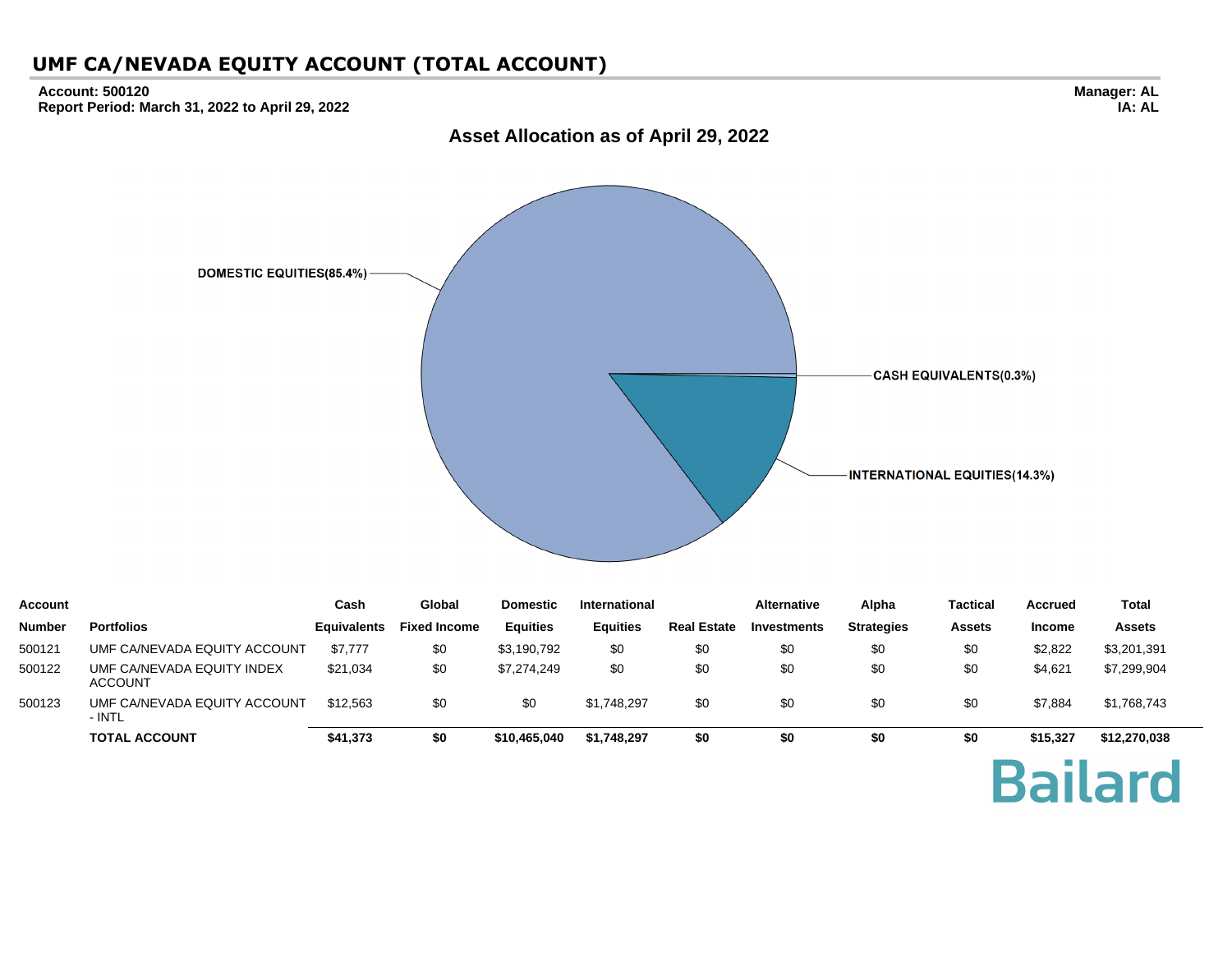### **Account: 500120**

**Report Period: March 31, 2022 to April 29, 2022**

### **Summary of Investment Returns as of April 29, 2022**

|                               |                      |                |                     |          | Annualized             |
|-------------------------------|----------------------|----------------|---------------------|----------|------------------------|
|                               |                      | <b>Current</b> |                     |          | <b>Since Inception</b> |
|                               | <b>Month to Date</b> | <b>Period</b>  | <b>Year to Date</b> | 1 Year   | 06/16/2016             |
| <b>RETURNS BY ASSET CLASS</b> |                      |                |                     |          |                        |
| <b>DOMESTIC EQUITIES</b>      | $-8.71%$             | $-8.71%$       | $-13.34%$           | $-0.47%$ | 15.05 %                |
| <b>INTERNATIONAL EQUITIES</b> | $-6.74%$             | $-6.74%$       | $-11.45%$           | $-8.37%$ | 2.94%                  |
| <b>TOTAL PORTFOLIO</b>        | $-8.41%$             | $-8.41%$       | $-13.16%$           | $-1.57%$ | 13.89 %                |
| <b>COMPARATIVE INDICES</b>    |                      |                |                     |          |                        |
| 05. S&P 500 WITH INCOME       | $-8.72%$             | $-8.72%$       | $-12.92%$           | 0.20%    | 14.48 %                |
| 08. MSCI EAFE INDEX           | $-6.47%$             | $-6.47%$       | $-12.00%$           | $-8.15%$ | 7.22%                  |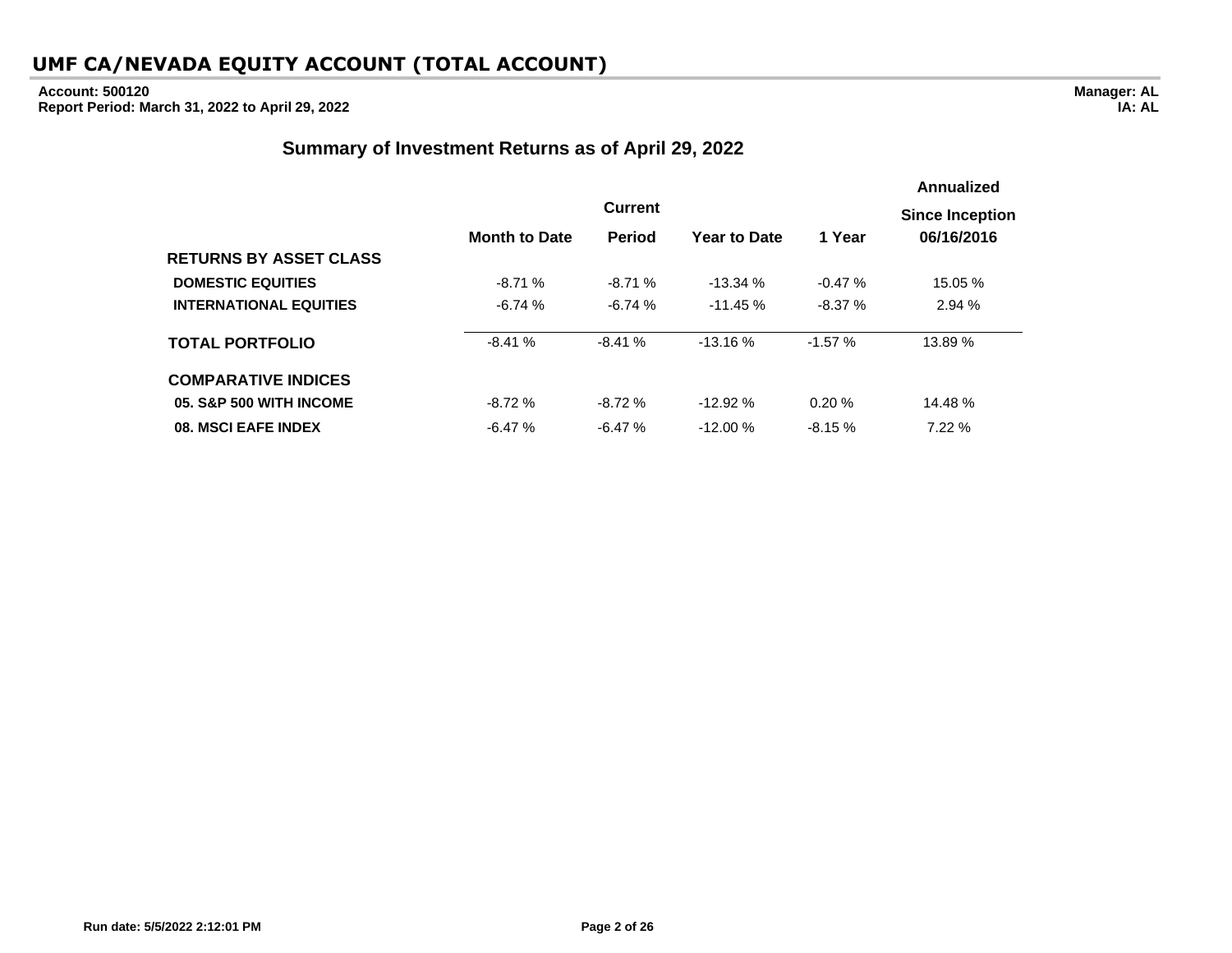**Account: 500120 Report Period: March 31, 2022 to April 29, 2022**

| <b>Performance Detail</b>         |               |  |  |  |  |  |  |
|-----------------------------------|---------------|--|--|--|--|--|--|
| Portfolio Value on 03/31/2022     | \$13,581,643  |  |  |  |  |  |  |
| <b>Deposits</b>                   | \$0           |  |  |  |  |  |  |
| Withdrawals                       | (\$165, 190)  |  |  |  |  |  |  |
| <b>Transfers</b>                  | \$0           |  |  |  |  |  |  |
| <b>Accrued Interest</b>           | \$0           |  |  |  |  |  |  |
| <b>Fees &amp; Expenses</b>        | (\$13,132)    |  |  |  |  |  |  |
| <b>Interest</b>                   | \$1           |  |  |  |  |  |  |
| <b>Dividends</b>                  | \$20,226      |  |  |  |  |  |  |
| <b>Capital Gains Distribution</b> | \$0           |  |  |  |  |  |  |
| Appreciation                      | (\$1,153,655) |  |  |  |  |  |  |
| <b>Change in Accrued Income</b>   | \$144         |  |  |  |  |  |  |
| Portfolio Value on 04/29/2022     | \$12,270,038  |  |  |  |  |  |  |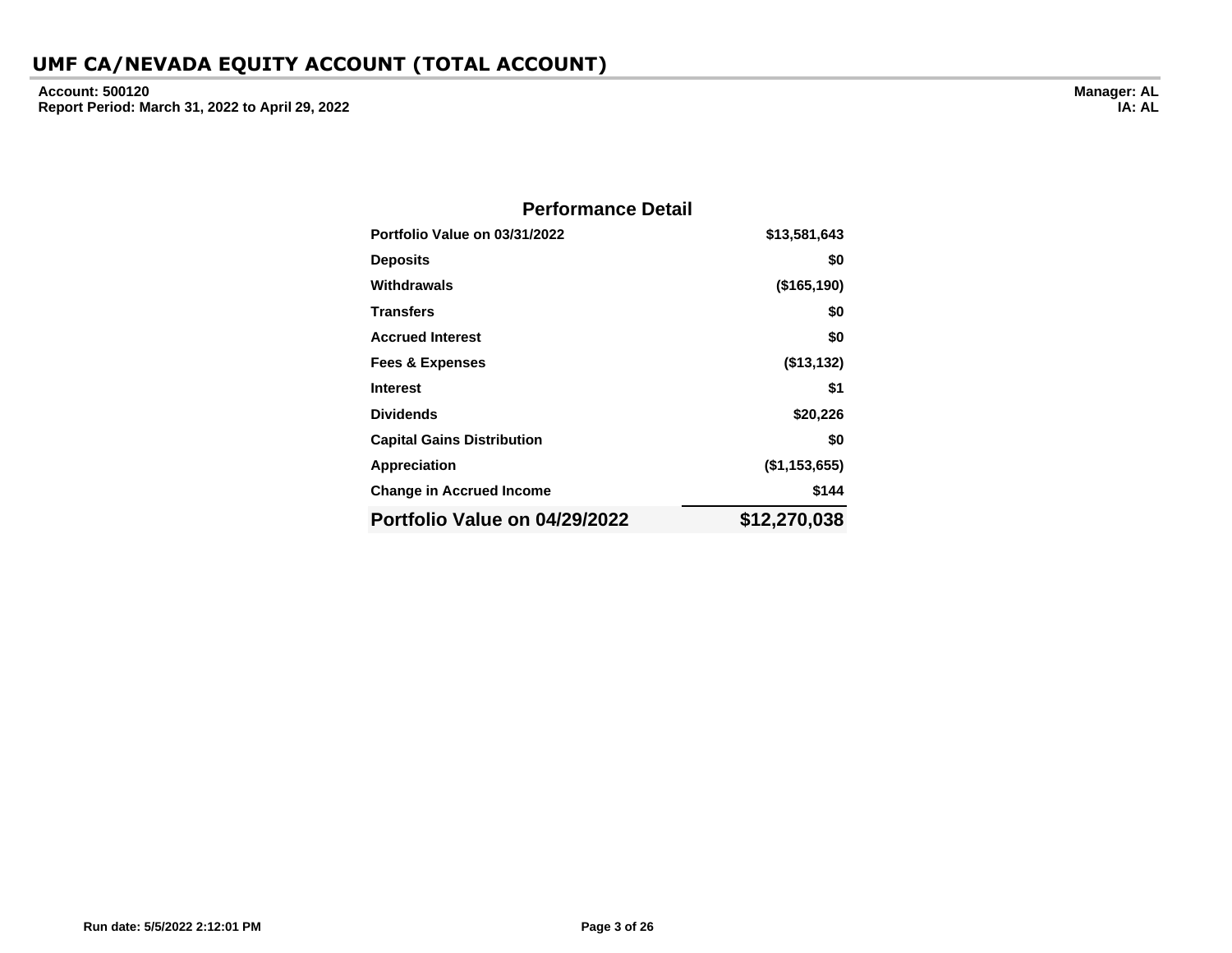#### **Account: 500120**

**Report Period: March 31, 2022 to April 29, 2022**

## **Holdings Report as of April 29, 2022**

|                               |                                           |                |              | <b>Market Value</b> |       |         | <b>Total Cost</b><br>Gain/Loss |               |         | <b>Annualized Income</b> |       |
|-------------------------------|-------------------------------------------|----------------|--------------|---------------------|-------|---------|--------------------------------|---------------|---------|--------------------------|-------|
|                               |                                           |                |              |                     |       | Avg     |                                |               |         |                          |       |
| Quantity                      |                                           | Symbol         | <b>Price</b> | Value(\$)           | (%)   | Cost    | $($ \$)                        | $($ \$)       | %       | $($ \$)                  | Yield |
| <b>CASH EQUIVALENTS</b>       |                                           |                |              |                     |       |         |                                |               |         |                          |       |
| <b>Money Markets</b>          |                                           |                |              |                     |       |         |                                |               |         |                          |       |
|                               | <b>CUSTODIAN MONEY MARKET FUND</b>        | T <sub>2</sub> |              | 41,373              | 100.0 |         | 41,373                         |               |         | $\bf{0}$                 | 0.0   |
| <b>Total Money Markets</b>    |                                           |                |              | 41,373              | 100.0 |         | 41,373                         |               |         | 0                        | 0.0   |
| <b>Total CASH EQUIVALENTS</b> |                                           |                |              | 41,373              | 0.3   |         | 41,373                         |               |         | 0                        | 0.0   |
| <b>DOMESTIC EQUITIES</b>      |                                           |                |              |                     |       |         |                                |               |         |                          |       |
|                               | <b>Core Portfolio - Long</b>              |                |              |                     |       |         |                                |               |         |                          |       |
|                               | <b>COMMUNICATION SERVICES</b>             |                |              | 884,825             | 8.5   |         | 507,643                        | 377,182       | 74.3    | 10,193                   | 1.2   |
| 62                            | ALPHABET INC CL A (GOOGLE)                | <b>GOOGL</b>   | 2,282        | 141,496             | 1.4   | 502.93  | 31,182                         | 110,314 353.8 |         | $\mathbf 0$              | 0.0   |
| 120                           | ALPHABET INC. CL C (GOOGLE CL C)          | GOOG           | 2,299        | 275,920             | 2.6   | 532.11  | 63,853                         | 212,066       | 332.1   | $\mathbf 0$              | 0.0   |
| 3,274                         | AT&T                                      | T.             | 18.86        | 61,748              | 0.6   | 21.20   | 69,415                         | $-7,668$      | $-11.0$ | 3,634                    | 5.9   |
| 1,704                         | <b>COMCAST CORP CL A</b>                  | <b>CMCSA</b>   | 39.76        | 67,751              | 0.6   | 29.84   | 50,852                         | 16,899        | 33.2    | 1,840                    | 2.7   |
| 572                           | <b>FACEBOOK INC</b>                       | <b>FB</b>      | 200.47       | 114,669             | 1.1   | 79.95   | 45,734                         | 68,935        | 150.7   | 0                        | 0.0   |
| 158                           | <b>NETFLIX INC</b>                        | <b>NFLX</b>    | 190.36       | 30,077              | 0.3   | 422.84  | 66,809                         | $-36,733$     | $-55.0$ | $\bf{0}$                 | 0.0   |
| 1,843                         | <b>VERIZON COMMUNICATIONS INC</b>         | VZ             | 46.30        | 85,331              | 0.8   | 48.28   | 88,984                         | $-3,653$      | $-4.1$  | 4,718                    | 5.5   |
| 966                           | <b>WALT DISNEY CO</b>                     | <b>DIS</b>     | 111.63       | 107,835             | 1.0   | 94.01   | 90,814                         | 17,021        | 18.7    | 0                        | 0.0   |
|                               | <b>CONSUMER DISCRETIONARY</b>             |                |              | 1,208,156           | 11.5  |         | 860,502                        | 347,654       | 40.4    | 13,108                   | 1.1   |
| 103                           | <b>AMAZON.COM INC</b>                     | <b>AMZN</b>    | 2,486        | 256,020             | 2.4   | 832.29  | 85,726                         | 170,294       | 198.7   | $\bf{0}$                 | 0.0   |
| 311                           | <b>BEST BUY CO INC</b>                    | <b>BBY</b>     | 89.93        | 27,968              | 0.3   | 84.15   | 26,172                         | 1,796         | 6.9     | 1,095                    | 3.9   |
|                               |                                           |                |              |                     |       | 2,127.9 |                                |               |         |                          |       |
| 12                            | <b>BOOKING HOLDINGS INC</b>               | <b>BKNG</b>    | 2,210        | 26,524              | 0.3   | 6       | 25,536                         | 988           | 3.9     | $\bf{0}$                 | 0.0   |
| 753                           | <b>BORGWARNER INC</b>                     | <b>BWA</b>     | 36.83        | 27,733              | 0.3   | 40.82   | 30,736                         | $-3,003$      | $-9.8$  | 512                      | 1.8   |
| 268                           | <b>EXPEDIA INC</b>                        | <b>EXPE</b>    | 174.75       | 46,833              | 0.4   | 164.72  | 44,146                         | 2,687         | 6.1     | $\bf{0}$                 | 0.0   |
| 649                           | <b>HOME DEPOT INC</b>                     | <b>HD</b>      | 300.40       | 194,960             | 1.9   | 198.93  | 129,106                        | 65,854        | 51.0    | 4,932                    | 2.5   |
| 301                           | <b>MOHAWK INDUSTRIES INC</b>              | <b>MHK</b>     | 141.06       | 42,459              | 0.4   | 141.76  | 42,669                         | $-210$        | $-0.5$  | 0                        | 0.0   |
| 410                           | <b>NIKE INC CL B</b>                      | <b>NKE</b>     | 124.70       | 51,127              | 0.5   | 122.59  | 50,260                         | 867           | 1.7     | 500                      | 1.0   |
| 1,630                         | <b>NORWEGIAN CRUISE LINE HOLDINGS LTD</b> | <b>NCLH</b>    | 20.03        | 32,649              | 0.3   | 20.02   | 32,624                         | 24            | 0.1     | $\mathbf 0$              | 0.0   |
| 432                           | <b>ROYAL CARIBBEAN CRUISES LTD</b>        | <b>RCL</b>     | 77.73        | 33,579              | 0.3   | 76.61   | 33,098                         | 482           | 1.5     | $\bf{0}$                 | 0.0   |
| 1,457                         | <b>STARBUCKS CORPORATION</b>              | <b>SBUX</b>    | 74.64        | 108,750             | 1.0   | 93.63   | 136,419                        | $-27,668$     | $-20.3$ | 2,856                    | 2.6   |
| 385                           | <b>TARGET CORP</b>                        | <b>TGT</b>     | 228.65       | 88,030              | 0.8   | 54.53   | 20,993                         | 67,038 319.3  |         | 1,386                    | 1.6   |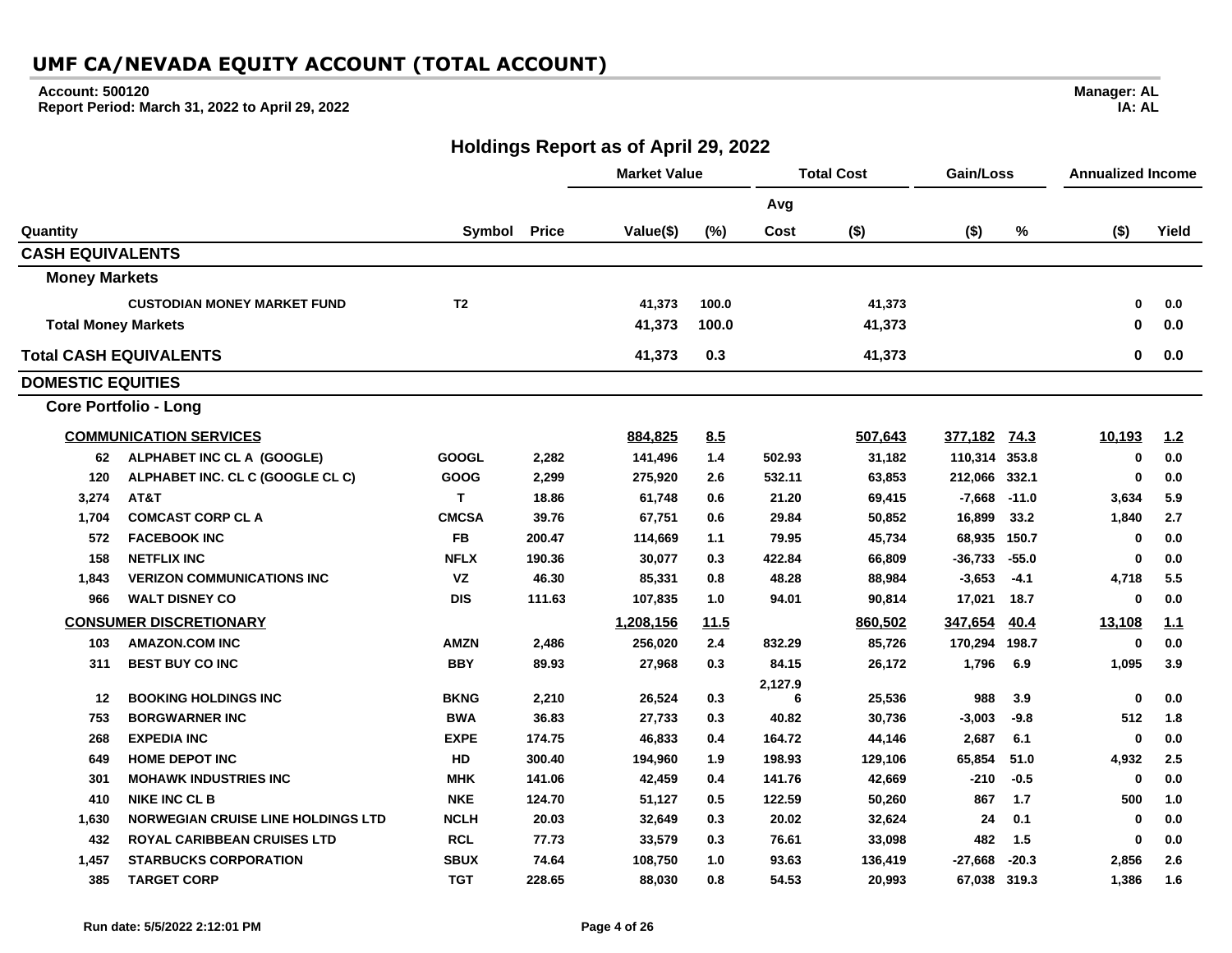#### **Account: 500120**

**Report Period: March 31, 2022 to April 29, 2022**

### **Holdings Report as of April 29, 2022**

**Market Value Total Cost Gain/Loss Annualized Income Avg Quantity Symbol Price Value(\$) (%) Cost (\$) (\$) % (\$) Yield DOMESTIC EQUITIES CONSUMER DISCRETIONARY 1,208,156 11.5 860,502 347,654 40.4 13,108 1.1 200 TESLA MOTORS INC TSLA 870.76 174,152 1.7 657.63 131,526 42,626 32.4 0 0.0 800 TJX COMPANIES INC TJX 61.28 49,024 0.5 18.29 14,635 34,389 235.0 944 1.9 240 TRACTOR SUPPLY COMPANY TSCO 201.45 48,348 0.5 236.91 56,858 -8,510 -15.0 883 1.8 CONSUMER STAPLES 769,522 7.4 484,797 284,725 58.7 14,275 1.9 1,912 COCA-COLA CO/THE KO 64.61 123,534 1.2 46.68 89,243 34,291 38.4 3,365 2.7 320 COSTCO WHOLESALE CORP COST 531.72 170,150 1.6 160.22 51,269 118,881 231.9 1,152 0.7 147 ESTEE LAUDER COMPANIES-CL A EL 264.06 38,817 0.4 289.96 42,625 -3,808 -8.9 353 0.9 289 JM SMUCKER CO/THE SJM 136.93 39,573 0.4 97.01 28,036 11,537 41.2 1,144 2.9 1,324 MONDELEZ INTERNATIONAL INC MDLZ 64.48 85,372 0.8 53.80 71,233 14,138 19.8 1,854 2.2 1,139 PROCTER & GAMBLE CO PG 160.55 182,866 1.7 80.48 91,667 91,200 99.5 4,161 2.3 563 SYSCO CORP SYY 85.48 48,125 0.5 52.54 29,581 18,544 62.7 1,058 2.2 530 WAL-MART STORES INC WMT 152.99 81,085 0.8 153.10 81,143 -58 -0.1 1,187 1.5 ENERGY 474,329 4.5 340,744 133,585 39.2 19,117 4.0 459 CHEVRONTEXACO CORP CVX 156.67 71,912 0.7 99.12 45,496 26,416 58.1 2,607 3.6 899 CONOCOPHILLIPS COP 95.52 85,872 0.8 49.07 44,111 41,761 94.7 2,104 2.4 740 DEVON ENERGY CORPORATION DVN 58.17 43,046 0.4 58.33 43,164 -118 -0.3 2,960 6.9 796 ENBRIDGE INC ENB 43.64 34,737 0.3 31.57 25,134 9,604 38.2 2,738 7.9 1,372 EXXON MOBIL CORP XOM 85.25 116,963 1.1 61.42 84,270 32,693 38.8 4,829 4.1 120 PIONEER NATURAL RESOURCES CO PXD 232.47 27,896 0.3 252.63 30,315 -2,419 -8.0 1,278 4.6 1,044 SCHLUMBERGER LIMITED SLB 39.01 40,726 0.4 27.40 28,600 12,126 42.4 731 1.8 477 VALERO ENERGY CORP VLO 111.48 53,176 0.5 83.13 39,654 13,522 34.1 1,870 3.5 FINANCIALS 1,042,748 10.0 852,432 190,316 22.3 24,278 2.3 4,397 BANK OF AMERICA CORP BAC 35.68 156,885 1.5 19.53 85,882 71,003 82.7 3,693 2.4 499 BERKSHIRE HATHAWAY INC CLASS B BRK/B 322.83 161,092 1.5 161.64 80,656 80,436 99.7 0 0.0 205 BLACKROCK INC-CLASS A BLK 624.68 128,059 1.2 654.13 134,096 -6,037 -4.5 4,002 3.1 848 CAPITAL ONE FINANCIAL CORP COF 124.62 105,678 1.0 135.84 115,196 -9,518 -8.3 2,035 1.9 85 EVEREST RE GROUP, LTD. RE 274.71 23,350 0.2 254.66 21,646 1,704 7.9 527 2.3 2,130 INVESCO LTD. IVZ 18.38 39,149 0.4 18.90 40,255 -1,106 -2.7 1,598 4.1 1,430 JPMORGAN CHASE & CO JPM 119.36 170,685 1.6 115.65 165,386 5,299 3.2 5,720 3.4 2,597 KEYCORP KEY 19.31 50,148 0.5 21.24 55,166 -5,018 -9.1 2,026 4.0**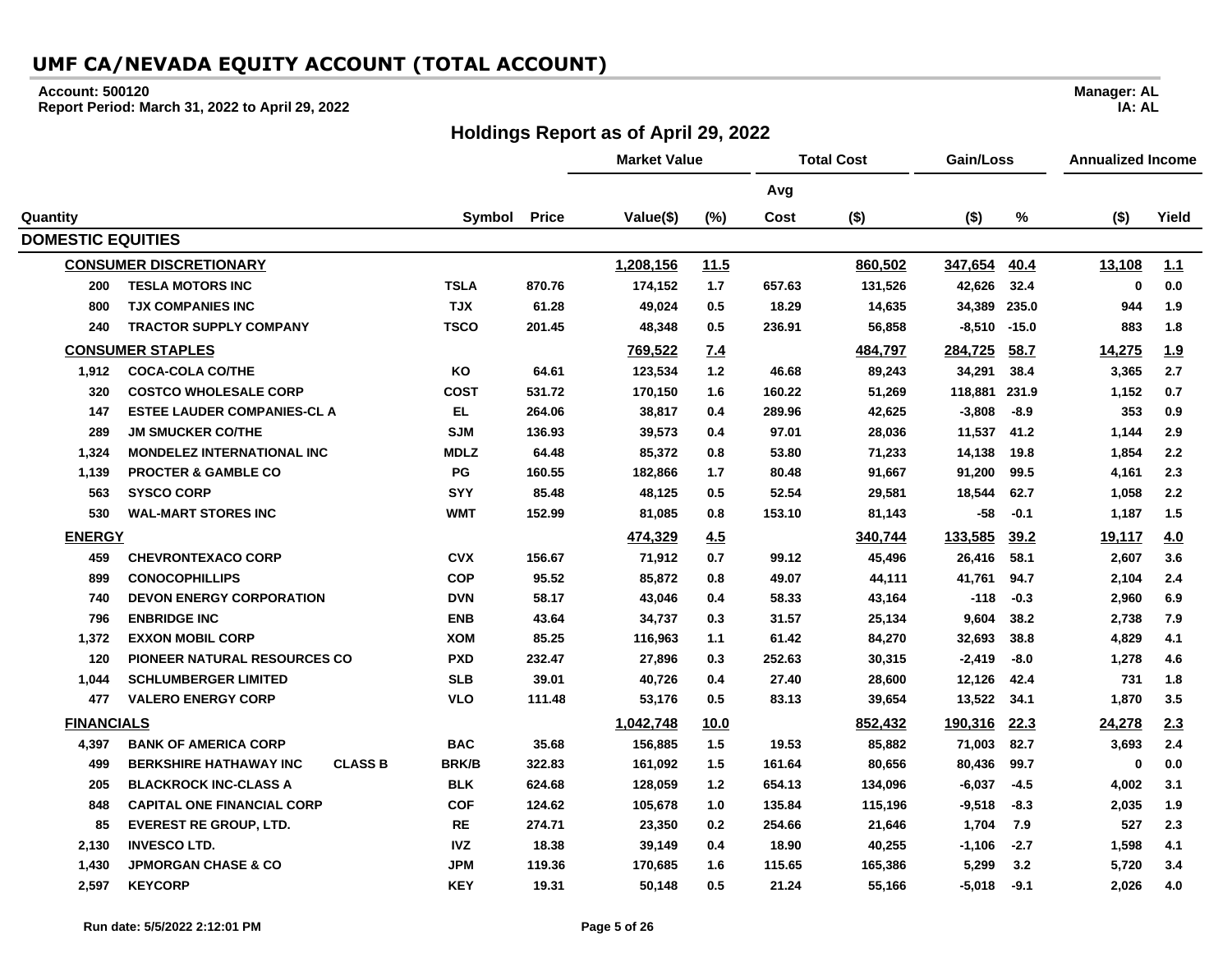#### **Account: 500120**

**Report Period: March 31, 2022 to April 29, 2022**

### **Holdings Report as of April 29, 2022**

**Market Value Total Cost Gain/Loss Annualized Income Avg Quantity Symbol Price Value(\$) (%) Cost (\$) (\$) % (\$) Yield DOMESTIC EQUITIES FINANCIALS 1,042,748 10.0 852,432 190,316 22.3 24,278 2.3 MORGAN STANLEY MS 80.59 57,864 0.6 56.27 40,401 17,463 43.2 2,010 3.5 NORTHERN TRUST CORP NTRS 103.05 38,953 0.4 105.73 39,966 -1,014 -2.5 1,058 2.7 PNC FINANCIAL SERVICES GROUP PNC 166.10 38,701 0.4 57.94 13,501 25,201 186.7 1,398 3.6 PROGRESSIVE CORP PGR 107.36 56,579 0.5 92.68 48,841 7,738 15.8 211 0.4 SVB FINANCIAL GROUP SIVB 487.64 15,604 0.1 357.50 11,440 4,165 36.4 0 0.0 HEALTH CARE 1,463,263 14.0 1,152,955 310,309 26.9 28,555 2.0 ABBOTT LABORATORIES ABT 113.50 78,429 0.7 109.05 75,353 3,076 4.1 1,299 1.7 ABBVIE ABBV 146.88 80,050 0.8 106.93 58,275 21,774 37.4 3,074 3.8 ALIGN TECHNOLOGY INC ALGN 289.91 11,017 0.1 655.47 24,908 -13,891 -55.8 0 0.0 AMGEN INC AMGN 233.19 67,858 0.6 232.33 67,608 251 0.4 2,258 3.3 BLUEPRINT MEDICINES CORP BPMC 58.35 19,314 0.2 92.34 30,564 -11,250 -36.8 0 0.0 BRISTOL-MYERS SQUIBB CO BMY 75.27 65,410 0.6 47.44 41,228 24,181 58.7 1,877 2.9 CARDINAL HEALTH INC CAH 58.05 47,311 0.5 62.67 51,073 -3,762 -7.4 1,600 3.4 CVS HEALTH CORP CVS 96.13 49,699 0.5 92.68 47,916 1,783 3.7 1,137 2.3 DANAHER CORP DHR 251.13 84,631 0.8 138.93 46,819 37,812 80.8 337 0.4 GILEAD SCIENCES INC GILD 59.34 48,481 0.5 54.04 44,151 4,329 9.8 2,386 4.9 HORIZON THERAPEUTICS PLC HZNP 98.56 34,200 0.3 91.51 31,753 2,448 7.7 0 0.0 1,102 JOHNSON & JOHNSON JNJ 180.46 198,867 1.9 116.51 128,398 70,469 54.9 4,981 2.5 1,112 MEDTRONIC INC MDT 104.36 116,048 1.1 91.13 101,332 14,717 14.5 2,802 2.4 1,744 PFIZER INC PFE 49.07 85,578 0.8 39.10 68,186 17,392 25.5 2,790 3.3 REGENERON PHARMACEUTICALS REGN 659.11 39,547 0.4 610.65 36,639 2,908 7.9 0 0.0 STRYKER CORP SYK 241.26 56,214 0.5 241.71 56,319 -105 -0.2 648 1.2 THERMO FISHER SCIENTIFIC INC TMO 552.92 89,020 0.9 510.01 82,112 6,908 8.4 193 0.2 UNITEDHEALTH GROUP INC UNH 508.55 247,155 2.4 233.72 113,590 133,565 117.6 2,819 1.1 ZIMMER BIOMET HOLDINGS INC ZBH 120.75 44,436 0.4 126.98 46,730 -2,294 -4.9 353 0.8 INDUSTRIALS 872,018 8.3 779,354 92,664 11.9 14,964 1.7 1,053 AMETEK INC AME 126.26 132,952 1.3 122.16 128,639 4,313 3.4 927 0.7 425 BOOZ ALLEN HAMILTON HOLDING CORPORATION BAH 81.63 34,693 0.3 75.15 31,939 2,754 8.6 731 2.1 CUMMINS INC CMI 189.19 35,189 0.3 98.99 18,413 16,776 91.1 1,079 3.1**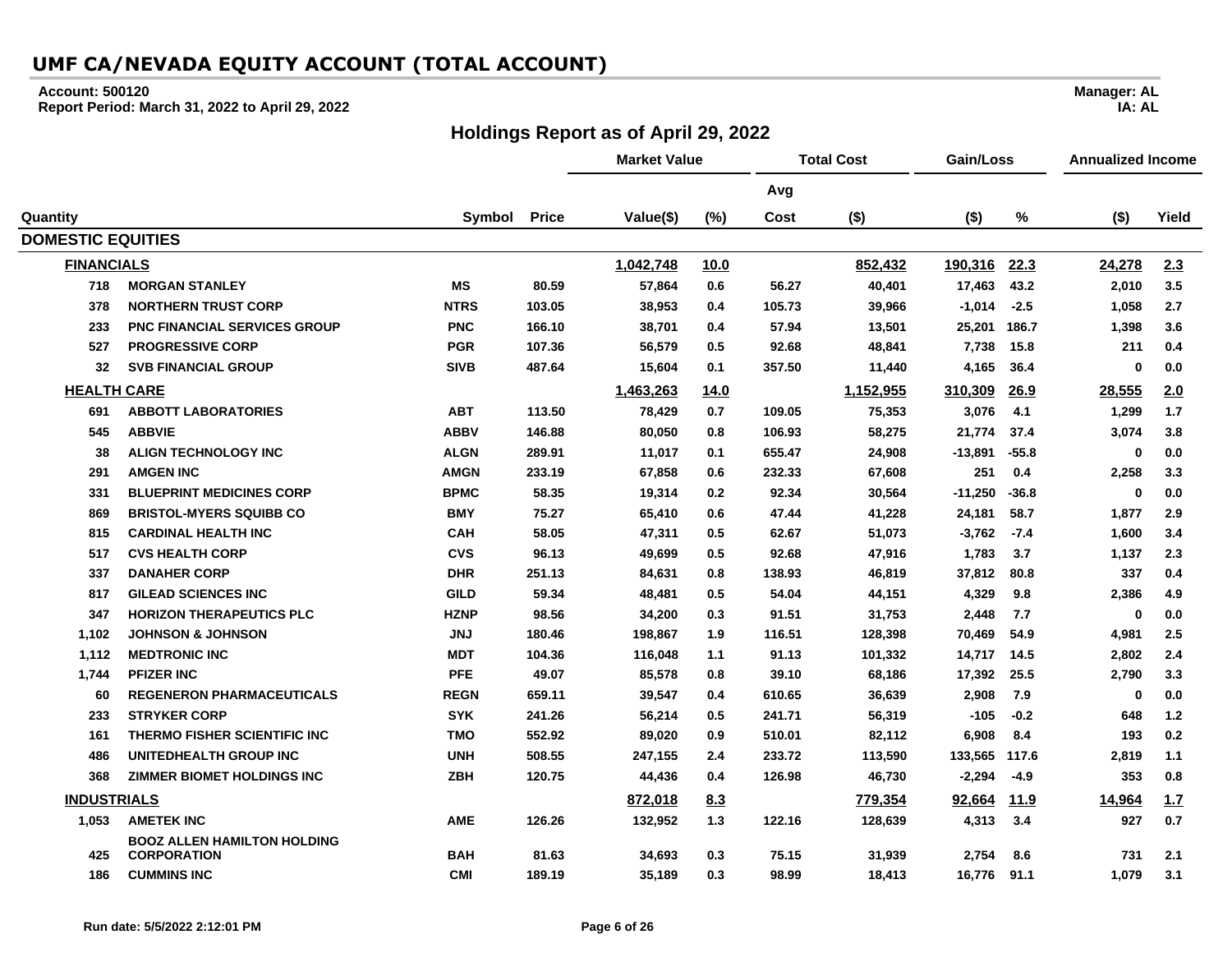#### **Account: 500120**

**Report Period: March 31, 2022 to April 29, 2022**

### **Holdings Report as of April 29, 2022**

**Market Value Total Cost Gain/Loss Annualized Income Avg Quantity Symbol Price Value(\$) (%) Cost (\$) (\$) % (\$) Yield DOMESTIC EQUITIES INDUSTRIALS 872,018 8.3 779,354 92,664 11.9 14,964 1.7 DOVER CORP DOV 133.30 85,712 0.8 159.24 102,390 -16,678 -16.3 1,286 1.5 EATON CORP ETN 145.02 47,422 0.5 138.39 45,255 2,167 4.8 1,059 2.2 FACTSET RESEARCH SYSTEMS INC FDS 403.49 45,998 0.4 488.67 55,708 -9,711 -17.4 374 0.8 ILLINOIS TOOL WORKS INC ITW 197.11 44,547 0.4 92.30 20,859 23,687 113.6 1,103 2.5 ROCKWELL AUTOMATION INC ROK 252.67 81,865 0.8 229.26 74,281 7,584 10.2 1,452 1.8 TRANE TECHNOLOGIES PLC TT 139.89 33,853 0.3 96.16 23,272 10,582 45.5 649 1.9 UNION PACIFIC CORP UNP 234.29 135,654 1.3 182.40 105,609 30,045 28.4 2,733 2.0 UNITED PARCEL SERVICE INC/GEORGIA UPS 179.98 74,512 0.7 209.05 86,545 -12,033 -13.9 2,517 3.4 UNITED RENTALS INC URI 316.52 52,859 0.5 341.53 57,036 -4,177 -7.3 0 0.0 WASTE MANAGEMENT WM 164.44 66,763 0.6 72.43 29,408 37,354 127.0 1,056 1.6 INFO. TECHNOLOGY 2,686,534 25.7 1,383,824 1,302,711 94.1 25,037 0.9 ACCENTURE PLC ACN 300.36 58,871 0.6 58.39 11,444 47,427 414.4 760 1.3 ADOBE SYSTEMS INC ADBE 395.95 121,557 1.2 315.27 96,788 24,769 25.6 0 0.0 ADVANCED MICRO DEVICES INC AMD 85.52 38,056 0.4 93.53 41,621 -3,565 -8.6 0 0.0 AKAMAI TECHNOLOGIES INC AKAM 112.28 28,856 0.3 103.20 26,522 2,334 8.8 0 0.0 AMPHENOL CORP-CL A APH 71.50 59,059 0.6 68.29 56,404 2,655 4.7 661 1.1 ANSYS INC ANSS 275.69 21,780 0.2 365.24 28,854 -7,074 -24.5 0 0.0 4,384 APPLE INC AAPL 157.65 691,138 6.6 28.92 126,804 564,333 445.0 3,858 0.6 APPLIED MATERIALS INC AMAT 110.35 25,822 0.2 133.88 31,329 -5,507 -17.6 243 0.9 BROADCOM LTD AVGO 554.39 80,941 0.8 625.25 91,287 -10,346 -11.3 2,394 3.0 CITRIX SYSTEMS INC CTXS 100.10 27,728 0.3 116.39 32,241 -4,513 -14.0 0 0.0 FISERV INC. FISV 97.92 35,937 0.3 115.74 42,476 -6,539 -15.4 0 0.0 1,476 INTEL CORP INTC 43.59 64,339 0.6 35.31 52,110 12,228 23.5 2,155 3.3 INTUIT INC INTU 418.75 55,694 0.5 541.13 71,970 -16,277 -22.6 362 0.6 IRON MOUNTAIN INC IRM 53.73 50,775 0.5 42.19 39,866 10,909 27.4 2,338 4.6 MASTERCARD INC - CLASS A MA 363.38 70,132 0.7 223.50 43,136 26,997 62.6 378 0.5 2,186 MICROSOFT CORP MSFT 277.52 606,659 5.8 33.06 72,265 534,394 739.5 5,421 0.9 NVIDIA CORP NVDA 185.47 132,240 1.3 117.23 83,583 48,657 58.2 114 0.1 ORACLE CORP ORCL 73.40 54,610 0.5 87.81 65,331 -10,721 -16.4 952 1.7 QUALCOMM INC. QCOM 139.69 115,244 1.1 107.56 88,736 26,509 29.9 2,475 2.1**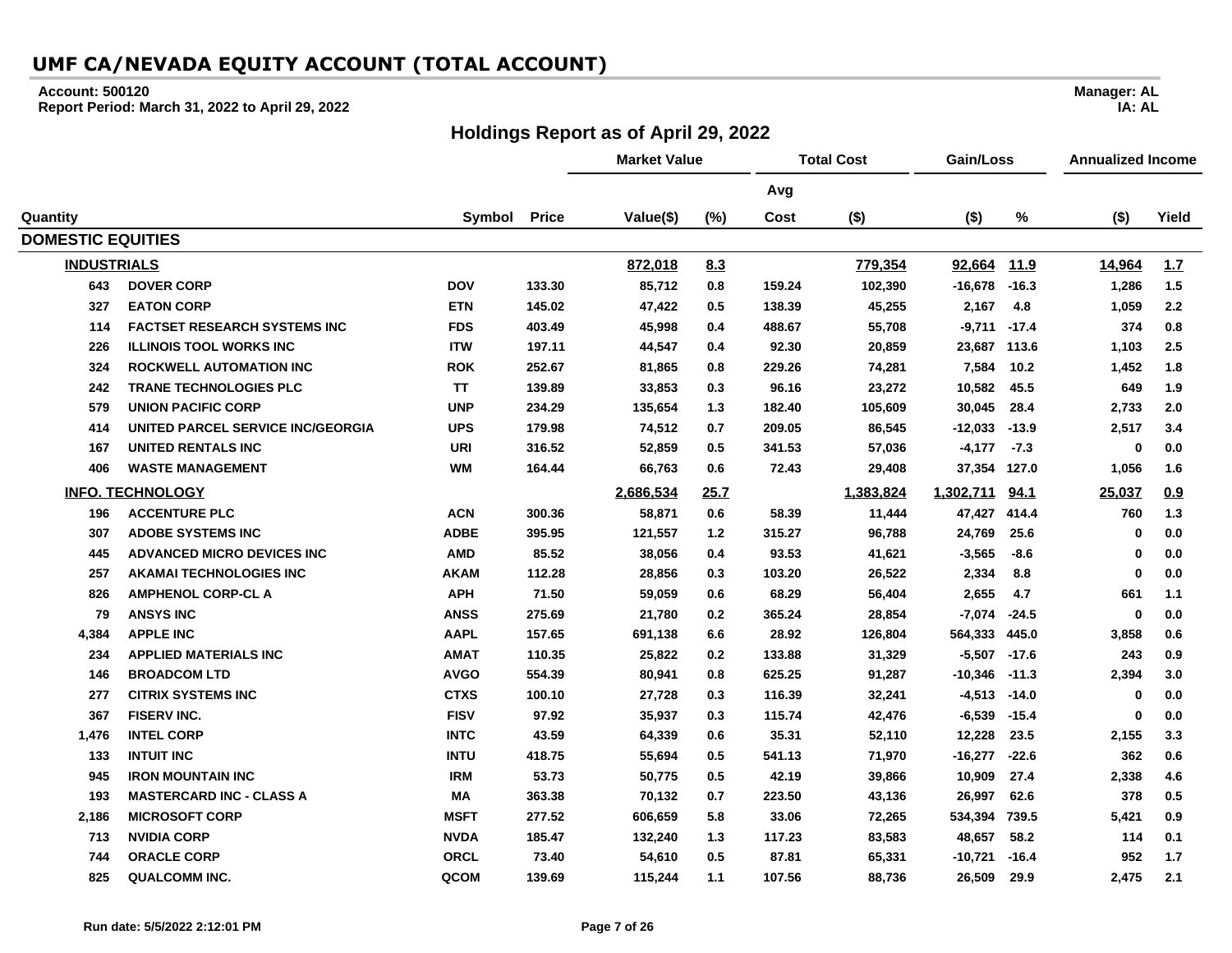#### **Account: 500120**

**Report Period: March 31, 2022 to April 29, 2022**

### **Holdings Report as of April 29, 2022**

**Market Value Total Cost Gain/Loss Annualized Income Avg Quantity Symbol Price Value(\$) (%) Cost (\$) (\$) % (\$) Yield DOMESTIC EQUITIES INFO. TECHNOLOGY 2,686,534 25.7 1,383,824 1,302,711 94.1 25,037 0.9 321 SALESFORCE.COM INC CRM 175.94 56,477 0.5 203.31 65,261 -8,784 -13.5 0 0.0 126 SERVICENOW INC NOW 478.10 60,241 0.6 509.97 64,256 -4,015 -6.2 0 0.0 383 TEXAS INSTRUMENTS INC TXN 170.25 65,206 0.6 109.25 41,842 23,364 55.8 1,762 2.7 775 VISA INC - CLASS A SHARES V 213.13 165,176 1.6 141.55 109,698 55,477 50.6 1,163 0.7 MATERIALS 342,564 3.3 282,642 59,922 21.2 5,572 1.6 198 ALBEMARLE CORP ALB 192.83 38,180 0.4 209.51 41,482 -3,302 -8.0 313 0.8 226 AVERY DENNISON CORP AVY 180.60 40,816 0.4 99.35 22,452 18,363 81.8 615 1.5 557 EASTMAN CHEMICAL COMPANY EMN 102.67 57,187 0.5 116.95 65,143 -7,956 -12.2 1,693 3.0 165 LINDE PLC LIN 311.96 51,473 0.5 117.78 19,433 32,040 164.9 772 1.5 620 STEEL DYNAMICS INC STLD 85.75 53,165 0.5 38.13 23,638 29,527 124.9 843 1.6 313 VULCAN MATERIALS CO VMC 172.29 53,927 0.5 208.16 65,154 -11,227 -17.2 501 0.9 1,160 WEYERHAEUSER COMPANY WY 41.22 47,815 0.5 39.09 45,339 2,477 5.5 835 1.7 REAL ESTATE 260,570 2.5 191,169 69,401 36.3 7,483 2.9 245 CROWN CASTLE INTL CORP CCI 185.21 45,376 0.4 177.61 43,514 1,862 4.3 1,441 3.2 453 PROLOGIS INC PLD.SRI 160.29 72,611 0.7 65.76 29,791 42,820 143.7 1,431 2.0 1,007 REGENCY CENTERS CORP REG.SRI 68.83 69,312 0.7 49.03 49,372 19,940 40.4 2,518 3.6 1,377 UDR INC UDR.DE 53.21 73,270 0.7 49.74 68,492 4,778 7.0 2,093 2.9 UTILITIES 220,818 2.1 168,959 51,859 30.7 6,163 2.8 1,093 ALLIANT ENERGY CORP LNT 58.81 64,279 0.6 44.89 49,061 15,219 31.0 1,869 2.9 448 SEMPRA ENERGY SRE 161.36 72,289 0.7 125.78 56,350 15,939 28.3 2,052 2.8 1,150 XCEL ENERGY INC XEL 73.26 84,249 0.8 55.26 63,548 20,701 32.6 2,243 2.7 Total Core Portfolio - Long 10,225,347 97.7 7,005,019 3,220,328 46.0 168,745 1.7 US Small Cap HEALTH CARE 22,943 0.2 35,003 -12,060 -34.5 0 0.0 95 CHARLES RIVER LABORITORIES CRL 241.51 22,943 0.2 368.45 35,003 -12,060 -34.5 0 0.0 MUTUAL FUNDS 216,750 2.1 213,547 3,203 1.5 1,466 0.7 14,655 NATIONWIDE BAILARD COGNITIVE VALUE FUND NWHFX 14.79 216,750 2.1 14.57 213,547 3,203 1.5 1,466 0.7 Total US Small Cap 239,694 2.3 248,551 -8,857 -3.6 1,466 0.6**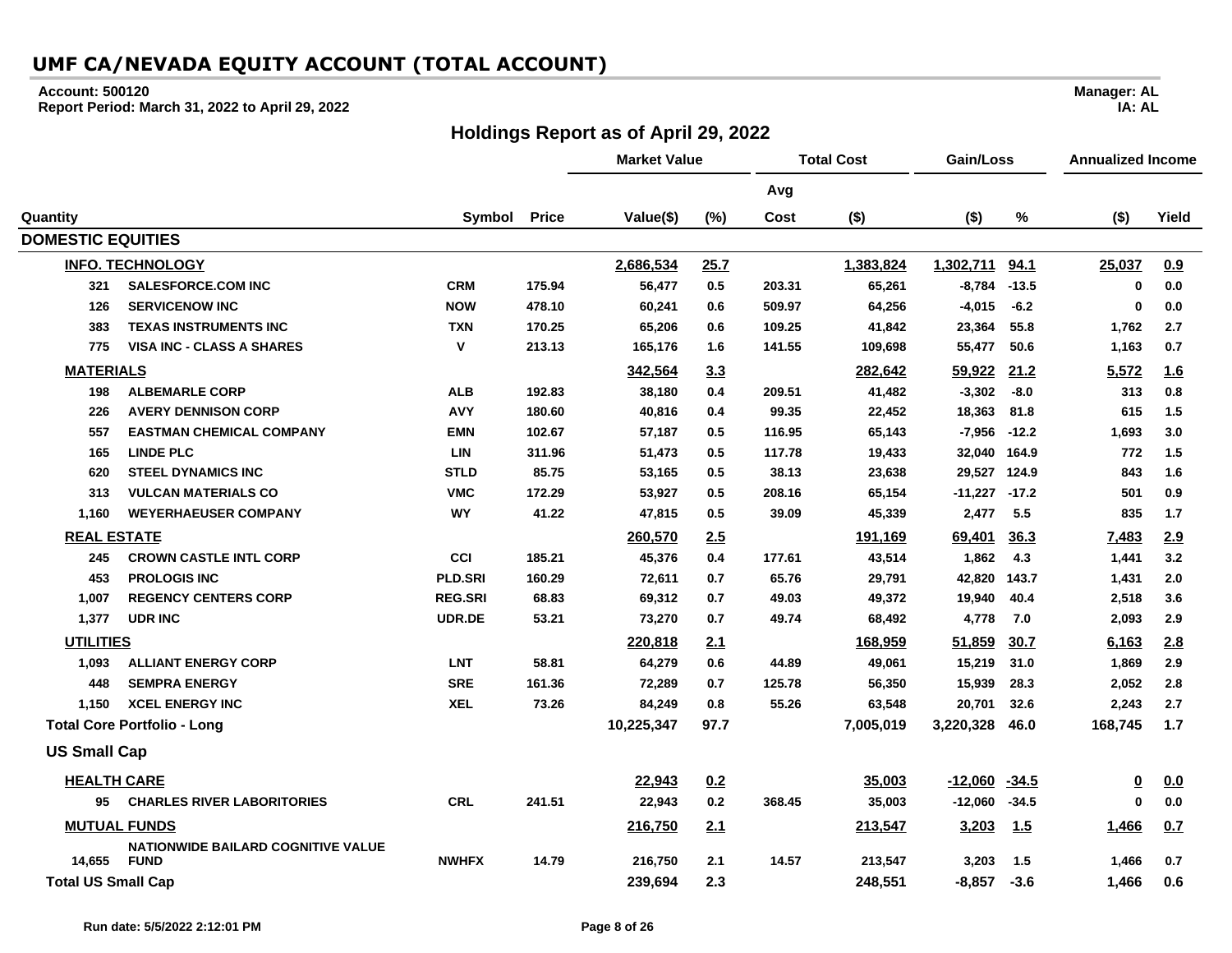#### **Account: 500120**

**Report Period: March 31, 2022 to April 29, 2022**

### **Holdings Report as of April 29, 2022**

**Manager: AL IA: AL**

 $\overline{\phantom{0}}$ 

|                          |                                       |                   |              | <b>Market Value</b> |             | <b>Total Cost</b> |              | Gain/Loss |         | <b>Annualized Income</b> |       |
|--------------------------|---------------------------------------|-------------------|--------------|---------------------|-------------|-------------------|--------------|-----------|---------|--------------------------|-------|
|                          |                                       |                   |              |                     |             | Avg               |              |           |         |                          |       |
| Quantity                 |                                       | Symbol            | <b>Price</b> | Value(\$)           | (%)         | Cost              | $($ \$)      | $($ \$)   | %       | $($ \$)                  | Yield |
|                          | <b>Total DOMESTIC EQUITIES</b>        |                   |              | 10,465,040          | 85.4        |                   | 7,253,570    | 3,211,471 | 44.3    | 170,210                  | 1.6   |
|                          | <b>INTERNATIONAL EQUITIES</b>         |                   |              |                     |             |                   |              |           |         |                          |       |
| <b>Developed Markets</b> |                                       |                   |              |                     |             |                   |              |           |         |                          |       |
|                          | <b>COMMUNICATION SERVICES</b>         |                   |              | 68,198              | 3.9         |                   | 1            | 68,198    |         | 2,193                    | 3.2   |
| 4,096                    | <b>KDDI CORP</b>                      | <b>KDDIY.INTL</b> | 16.65        | 68,198              | 3.9         | 0.00              | $\mathbf{1}$ | 68,198    |         | 2,193                    | 3.2   |
|                          | <b>CONSUMER DISCRETIONARY</b>         |                   |              | 306,850             | <u>17.6</u> |                   | 328,728      | $-21,878$ | $-6.7$  | 13,639                   | 4.4   |
| 2,643                    | <b>AKTIEBOLAGET VOLVO ADR</b>         | <b>VLVLY</b>      | 15.85        | 41,891              | 2.4         | 22.59             | 59,704       | $-17,814$ | $-29.8$ | 6,525                    | 15.6  |
| 2,676                    | <b>BURBERRY GROUP PLC-SPON ADR</b>    | <b>BURBY</b>      | 19.67        | 52,637              | 3.0         | 28.38             | 75,955       | $-23,318$ | $-30.7$ | 1,994                    | 3.8   |
| 2,078                    | <b>MICHELIN (CGDE)-UNSPON ADR</b>     | <b>MGDDY</b>      | 24.70        | 51,327              | 2.9         | 24.76             | 51,444       | $-117$    | $-0.2$  | 2,059                    | 4.0   |
| 5,330                    | <b>PANASONIC CORP -SPON ADR</b>       | <b>PCRFY</b>      | 8.93         | 47,597              | 2.7         | 8.60              | 45,838       | 1,759     | 3.8     | 1,189                    | 2.5   |
| 7,322                    | <b>RECRUIT HOLDINGS CO LTD</b>        | <b>RCRUY</b>      | 7.29         | 53,377              | 3.1         | 7.17              | 52,499       | 879       | 1.7     | 275                      | 0.5   |
| 351                      | <b>TOYOTA MOTOR CORP - SPON ADR</b>   | TM                | 171.00       | 60,021              | 3.4         | 123.33            | 43,288       | 16,733    | 38.7    | 1,596                    | 2.7   |
|                          | <b>CONSUMER STAPLES</b>               |                   |              | 256,433             | 14.7        |                   | 274,330      | $-17,897$ | $-6.5$  | 8,546                    | 3.3   |
| 2,059                    | KONINKLIJKE AHOLD-SP ADR              | <b>ADRNY</b>      | 29.40        | 60,535              | 3.5         | 25.52             | 52,550       | 7,985     | 15.2    | 2,225                    | 3.7   |
| 580                      | <b>NESTLE SA-SPONS ADR FOR REG</b>    | <b>NSRGY</b>      | 128.64       | 74,611              | 4.3         | 91.15             | 52,865       | 21,746    | 41.1    | 1,765                    | 2.4   |
| 1,214                    | <b>UNILEVER PLC NEW</b>               | UL                | 46.26        | 56,160              | 3.2         | 55.92             | 67,891       | $-11,732$ | $-17.3$ | 2,433                    | 4.3   |
| 4,716                    | <b>WH GROUP LTD-ADR</b>               | <b>WHGLY</b>      | 13.81        | 65,128              | 3.7         | 21.42             | 101,024      | -35,896   | $-35.5$ | 2,123                    | 3.3   |
| <b>ENERGY</b>            |                                       |                   |              | 58,403              | 3.3         |                   | 37,303       | 21,101    | 56.6    | 3,629                    | 6.2   |
| 1.199                    | <b>TOTALENERGIES SE</b>               | <b>TTE</b>        | 48.71        | 58,403              | 3.3         | 31.11             | 37,303       | 21,101    | 56.6    | 3,629                    | 6.2   |
| <b>FINANCIALS</b>        |                                       |                   |              | 241,361             | <u>13.8</u> |                   | 212,193      | 29,168    | 13.7    | 13,683                   | 5.7   |
| 2,799                    | <b>DNB BANK ASA - ADR</b>             | <b>DNBBY</b>      | 19.45        | 54,441              | 3.1         | 17.47             | 48,887       | 5,554     | 11.4    | 5,985                    | 11.0  |
| 11,145                   | <b>MITSUBISHI UFJ FINL - SPON ADR</b> | <b>MUFG</b>       | 5.80         | 64,641              | 3.7         | 4.67              | 52,002       | 12,639    | 24.3    | 2,587                    | 4.0   |
| 2,374                    | <b>MUENCHENER RUECK ADR</b>           | <b>MURGY</b>      | 23.65        | 56,145              | 3.2         | 26.20             | 62,198       | $-6,053$  | $-9.7$  | 2,868                    | 5.1   |
| 1,527                    | <b>UNITED OVERSEAS BANK ADR</b>       | <b>UOVEY</b>      | 43.31        | 66,134              | 3.8         | 32.16             | 49,107       | 17,027    | 34.7    | 2,244                    | 3.4   |
| <b>HEALTH CARE</b>       |                                       |                   |              | 268,961             | 15.4        |                   | 256,549      | 12,412    | 4.8     | 8,273                    | 3.1   |
| 1,534                    | <b>GLAXOSMITHKLINE PLC ADR</b>        | <b>GSK</b>        | 45.28        | 69,460              | 4.0         | 39.96             | 61,301       | 8,159     | 13.3    | 3,320                    | 4.8   |
| 1,560                    | <b>MERCK KGAA-SPONSORED ADR</b>       | <b>MKKGY</b>      | 37.06        | 57,814              | 3.3         | 45.01             | 70,223       | $-12,409$ | $-17.7$ | 611                      | 1.1   |
| 1,526                    | <b>ROCHE HOLDINGS</b>                 | <b>RHHBY</b>      | 46.18        | 70,471              | 4.0         | 46.42             | 70,837       | $-366$    | $-0.5$  | 1,893                    | 2.7   |
| 1,363                    | <b>SANOFI - ADR</b>                   | <b>SNY</b>        | 52.25        | 71,217              | 4.1         | 39.76             | 54,188       | 17,028    | 31.4    | 2.449                    | 3.4   |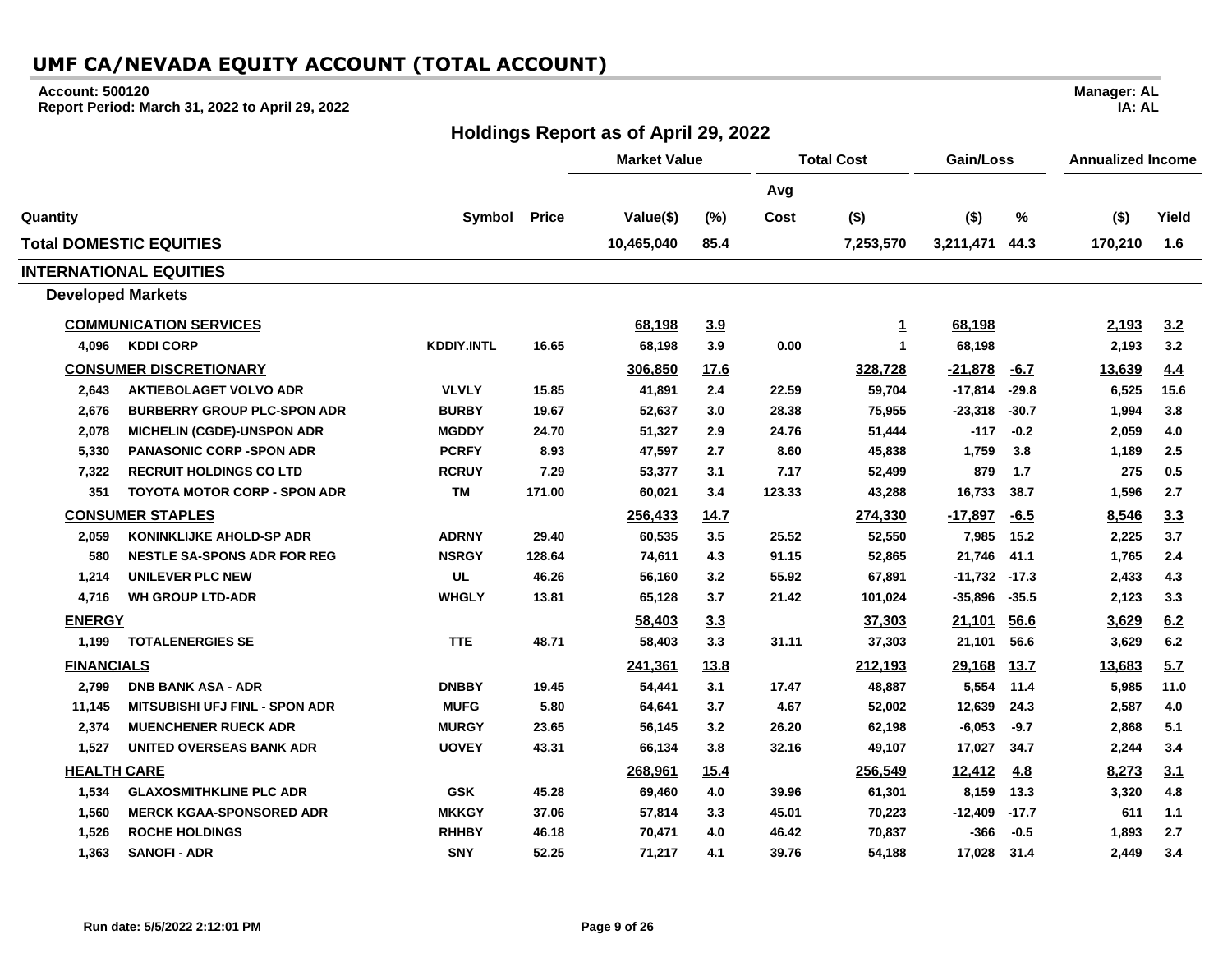#### **Account: 500120**

**Report Period: March 31, 2022 to April 29, 2022**

### **Holdings Report as of April 29, 2022**

**Market Value Total Cost Gain/Loss Annualized Income Avg Quantity Symbol Price Value(\$) (%) Cost (\$) (\$) % (\$) Yield INTERNATIONAL EQUITIES INDUSTRIALS 161,449 9.2 148,892 12,557 8.4 3,072 1.9 725 DSV A/S ADR DSDVY 81.89 59,370 3.4 46.68 33,842 25,529 75.4 294 0.5 2,015 MITSUBISHI ELECTRIC- UNSPON ADR MIELY 20.96 42,234 2.4 31.82 64,126 -21,892 -34.1 1,451 3.4 2,102 SCHNEIDER ELECTRIC- ADR SBGSY 28.47 59,844 3.4 24.23 50,924 8,920 17.5 1,326 2.2 INFO. TECHNOLOGY 132,595 7.6 121,522 11,073 9.1 1,691 1.3 80 ASML HLDG ADR ASML 563.77 45,102 2.6 362.11 28,969 16,133 55.7 316 0.7 631 LOGITECH INTERNATIONAL SA (USA) LOGI 65.30 41,204 2.4 36.52 23,045 18,159 78.8 552 1.3 3,088 MURATA MANUFACTURING - UNSPON ADR MRAAY 14.99 46,289 2.6 22.51 69,508 -23,219 -33.4 823 1.8 MATERIALS 198,901 11.4 176,212 22,689 12.9 18,458 9.3 3,534 BASF ADR BASFY 13.35 47,179 2.7 20.61 72,823 -25,644 -35.2 3,299 7.0 1,214 BHP BILLITON ADR BHP 66.98 81,314 4.7 44.19 53,645 27,669 51.6 7,308 9.0 990 RIO TINTO (ADR) RIO 71.12 70,409 4.0 50.25 49,745 20,664 41.5 7,851 11.2 UTILITIES 55,146 3.2 53,616 1,530 2.9 10,256 18.6 8,563 ENEL SPA - UNSPON ADR ENLAY 6.44 55,146 3.2 6.26 53,616 1,530 2.9 10,256 18.6 Total Developed Markets 1,748,297 100.0 1,609,346 138,951 8.6 83,440 4.8 Total INTERNATIONAL EQUITIES 1,748,297 14.3 1,609,346 138,951 8.6 83,440 4.8 TOTAL MANAGED ASSETS 12,254,711 8,904,289 3,350,422 253,650 2.1 Total Accrued Income 15,327 TOTAL MANAGED ASSETS including Accrued Income 12,270,038**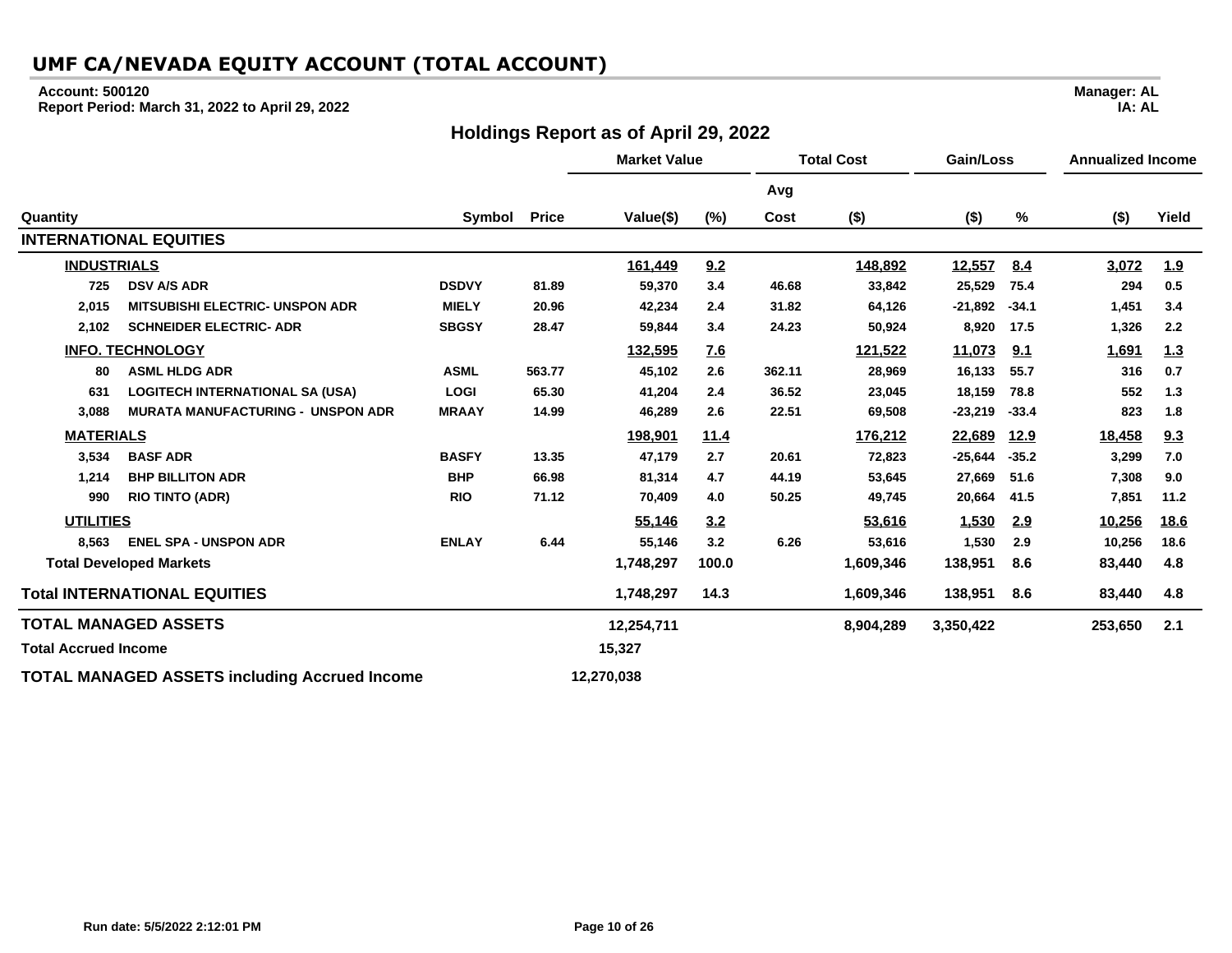### **Account: 500120**

**Report Period: March 31, 2022 to April 29, 2022**

**Purchases and Sales**

|        | <b>Trade Date</b> | <b>Settle Date</b> | Quantity |             | <b>Security</b>                                | <b>Unit Price</b> | <b>Amount</b> |
|--------|-------------------|--------------------|----------|-------------|------------------------------------------------|-------------------|---------------|
| 500121 |                   |                    |          |             |                                                |                   |               |
|        | <b>Sells</b>      |                    |          |             |                                                |                   |               |
|        | 4/5/2022          | 4/7/2022           | 21       | AAPL        | <b>APPLE INC</b>                               | \$175.36          | \$3,682.44    |
|        | 4/5/2022          | 4/7/2022           |          |             | GOOGL ALPHABET INC CL A (GOOGLE)               | \$2,827.65        | \$2,827.64    |
|        | 4/18/2022         | 4/20/2022          | 10       | <b>ACN</b>  | <b>ACCENTURE PLC</b>                           | \$314.29          | \$3,142.83    |
|        | 4/18/2022         | 4/20/2022          | 10       | <b>ADBE</b> | ADOBE SYSTEMS INC                              | \$427.62          | \$4,276.18    |
|        | 4/18/2022         | 4/20/2022          | 15       | AMAT        | APPLIED MATERIALS INC                          | \$115.46          | \$1,731.89    |
|        | 4/18/2022         | 4/20/2022          | 95       | <b>BAC</b>  | <b>BANK OF AMERICA CORP</b>                    | \$39.01           | \$3,706.25    |
|        | 4/18/2022         | 4/20/2022          | 50       | <b>BAH</b>  | <b>BOOZ ALLEN HAMILTON HOLDING CORPORATION</b> | \$87.45           | \$4,372.48    |
|        | 4/18/2022         | 4/20/2022          | 5        | <b>BLK</b>  | <b>BLACKROCK INC-CLASS A</b>                   | \$682.03          | \$3,410.11    |
|        | 4/18/2022         | 4/20/2022          | 35       | <b>BMY</b>  | <b>BRISTOL-MYERS SQUIBB CO</b>                 | \$76.82           | \$2,688.52    |
|        | 4/18/2022         | 4/20/2022          | 20       | <b>CMI</b>  | <b>CUMMINS INC</b>                             | \$197.29          | \$3,945.82    |
|        | 4/18/2022         | 4/20/2022          | 20       | <b>DIS</b>  | <b>WALT DISNEY CO</b>                          | \$127.82          | \$2,556.42    |
|        | 4/18/2022         | 4/20/2022          | 20       | <b>JNJ</b>  | <b>JOHNSON &amp; JOHNSON</b>                   | \$177.90          | \$3,558.04    |
|        | 4/18/2022         | 4/20/2022          | 50       | <b>JPM</b>  | <b>JPMORGAN CHASE &amp; CO</b>                 | \$128.86          | \$6,442.97    |
|        | 4/18/2022         | 4/20/2022          | 25       | <b>MDT</b>  | <b>MEDTRONIC INC</b>                           | \$108.42          | \$2,710.37    |
|        | 4/18/2022         | 4/20/2022          | 45       | <b>MS</b>   | <b>MORGAN STANLEY</b>                          | \$86.47           | \$3,891.16    |
|        | 4/18/2022         | 4/20/2022          | 30       | PG          | <b>PROCTER &amp; GAMBLE CO</b>                 | \$157.71          | \$4,731.28    |
|        | 4/18/2022         | 4/20/2022          |          | 15 PLD.SRI  | <b>PROLOGIS INC</b>                            | \$163.13          | \$2,446.99    |
|        | 4/18/2022         | 4/20/2022          | 45       | TJX         | <b>TJX COMPANIES INC</b>                       | \$62.76           | \$2,824.19    |
|        | 4/18/2022         | 4/20/2022          | 20       | <b>TT</b>   | <b>TRANE TECHNOLOGIES PLC</b>                  | \$146.93          | \$2,938.59    |
|        | 4/18/2022         | 4/20/2022          | 10       | <b>UNH</b>  | UNITEDHEALTH GROUP INC                         | \$535.11          | \$5,351.07    |
|        | 4/18/2022         | 4/20/2022          | 25       | $\vee$      | VISA INC - CLASS A SHARES                      | \$213.37          | \$5,334.25    |
|        |                   |                    |          |             | <b>TOTAL Sells</b>                             |                   | \$76,569.49   |
|        |                   |                    |          |             |                                                |                   |               |

**500122**

| 4/11/2022 | 4/11/2022 | 3.274 |             | AT&T                         | \$18.22  | \$59,653.23 |
|-----------|-----------|-------|-------------|------------------------------|----------|-------------|
| 4/11/2022 | 4/11/2022 | 792   | <b>WBD</b>  | WARNER BROS, DISCOVERY INC.  | \$24.47  | \$19,381.13 |
| 4/12/2022 | 4/14/2022 | 140   | AAPL        | APPLE INC                    | \$167.81 | \$23,493.39 |
| 4/12/2022 | 4/14/2022 | 50    | ADBE        | ADOBE SYSTEMS INC            | \$427.45 | \$21,372.50 |
| 4/12/2022 | 4/14/2022 | 380   | COF         | CAPITAL ONE FINANCIAL CORP   | \$132.06 | \$50,180.90 |
| 4/12/2022 | 4/14/2022 | 70    | -EL         | ESTEE LAUDER COMPANIES-CL A  | \$262.57 | \$18,380.17 |
| 4/12/2022 | 4/14/2022 | 60    | <b>INTU</b> | INTUIT INC                   | \$462.89 | \$27,773.40 |
| 4/12/2022 | 4/14/2022 | 490   | <b>PWR</b>  | QUANTA SERVICES INC          | \$133.65 | \$65,490.26 |
| 4/12/2022 | 4/14/2022 | 250   | <b>PXD</b>  | PIONEER NATURAL RESOURCES CO | \$252.63 | \$63,156.98 |

**Purchases**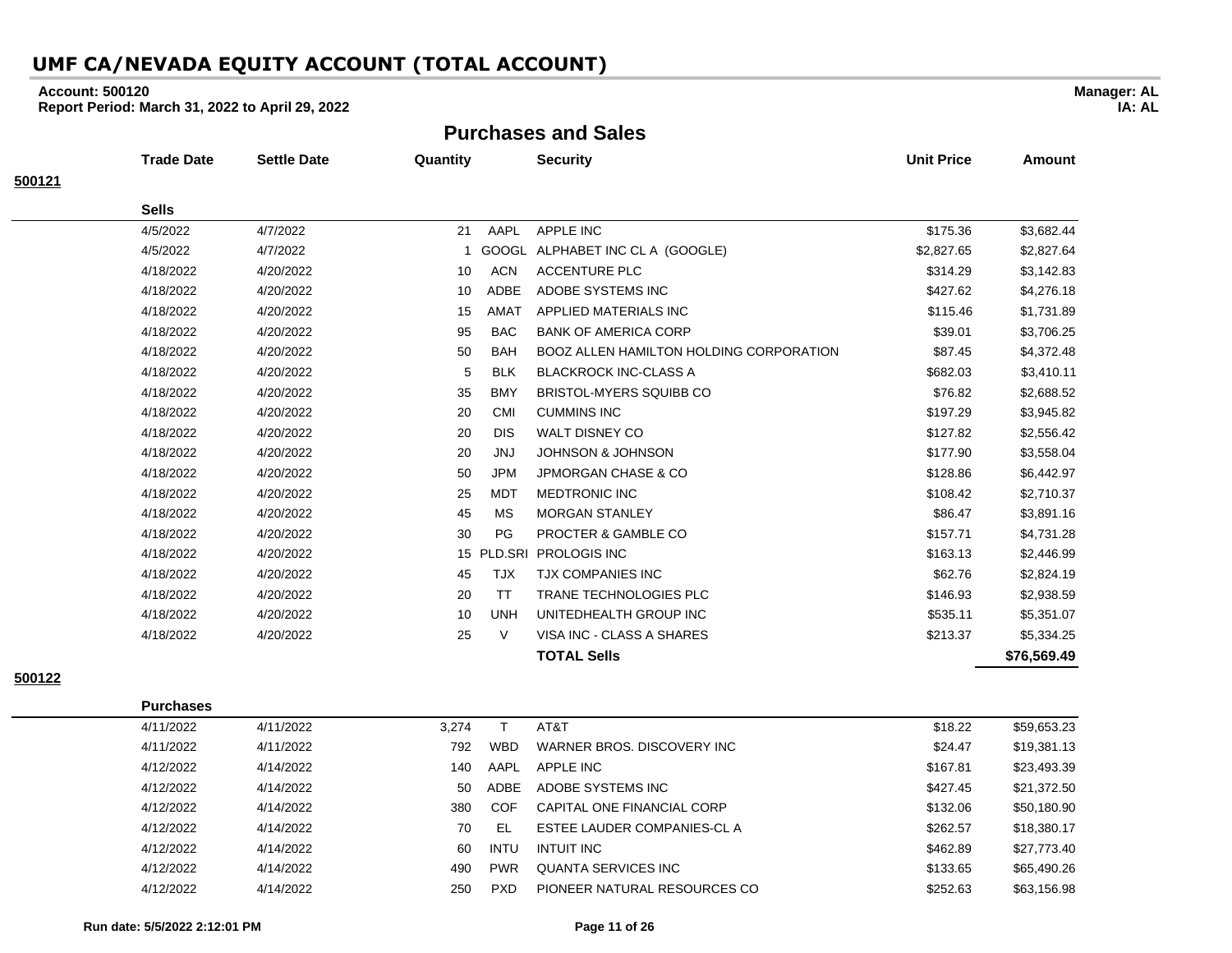### **Account: 500120**

**Report Period: March 31, 2022 to April 29, 2022**

**Purchases and Sales**

|        | <b>Trade Date</b> | <b>Settle Date</b> | Quantity |             | <b>Security</b>                          | <b>Unit Price</b> | <b>Amount</b>  |
|--------|-------------------|--------------------|----------|-------------|------------------------------------------|-------------------|----------------|
| 500122 |                   |                    |          |             |                                          |                   |                |
|        | <b>Purchases</b>  |                    |          |             |                                          |                   |                |
|        | 4/12/2022         | 4/14/2022          | 150      | <b>RE</b>   | EVEREST RE GROUP, LTD.                   | \$289.08          | \$43,362.74    |
|        | 4/12/2022         | 4/14/2022          | 380      | <b>RL</b>   | POLO RALPH LAUREN CORP                   | \$105.82          | \$40,213.12    |
|        | 4/12/2022         | 4/14/2022          | 240      | <b>TSCO</b> | <b>TRACTOR SUPPLY COMPANY</b>            | \$236.91          | \$56,858.40    |
|        | 4/12/2022         | 4/14/2022          | 530      | <b>WMT</b>  | <b>WAL-MART STORES INC</b>               | \$153.10          | \$81,143.00    |
|        | 4/27/2022         | 4/29/2022          | 120      | <b>ALB</b>  | <b>ALBEMARLE CORP</b>                    | \$194.73          | \$23,367.94    |
|        | 4/27/2022         | 4/29/2022          | 210      | AME         | AMETEK INC                               | \$127.07          | \$26,683.65    |
|        | 4/27/2022         | 4/29/2022          | 20       | AMZN        | AMAZON.COM INC                           | \$2,775.46        | \$55,509.10    |
|        | 4/27/2022         | 4/29/2022          | 40       | BRK/B       | <b>CLASS B</b><br>BERKSHIRE HATHAWAY INC | \$331.02          | \$13,240.60    |
|        | 4/27/2022         | 4/29/2022          | 100      | <b>CRM</b>  | SALESFORCE.COM INC                       | \$176.34          | \$17,634.00    |
|        | 4/27/2022         | 4/29/2022          | 110      | <b>CTXS</b> | <b>CITRIX SYSTEMS INC</b>                | \$100.92          | \$11,100.76    |
|        | 4/27/2022         | 4/29/2022          | 740      | <b>DVN</b>  | DEVON ENERGY CORPORATION                 | \$58.33           | \$43,163.98    |
|        | 4/27/2022         | 4/29/2022          | 120      | EMN         | EASTMAN CHEMICAL COMPANY                 | \$105.48          | \$12,657.43    |
|        | 4/27/2022         | 4/29/2022          | 190      | <b>GILD</b> | GILEAD SCIENCES INC                      | \$61.83           | \$11,746.75    |
|        | 4/27/2022         | 4/29/2022          | 460      | <b>INTC</b> | <b>INTEL CORP</b>                        | \$45.41           | \$20,886.30    |
|        | 4/27/2022         | 4/29/2022          | 280      | <b>IRM</b>  | <b>IRON MOUNTAIN INC</b>                 | \$54.84           | \$15,355.73    |
|        | 4/27/2022         | 4/29/2022          | 2,130    | <b>IVZ</b>  | <b>INVESCO LTD.</b>                      | \$18.90           | \$40,255.30    |
|        | 4/27/2022         | 4/29/2022          | 90       | MHK         | MOHAWK INDUSTRIES INC                    | \$125.91          | \$11,332.27    |
|        | 4/27/2022         | 4/29/2022          | 1,630    | <b>NCLH</b> | NORWEGIAN CRUISE LINE HOLDINGS LTD       | \$20.02           | \$32,624.45    |
|        | 4/27/2022         | 4/29/2022          | 410      | <b>NKE</b>  | NIKE INC CL B                            | \$122.59          | \$50,259.85    |
|        | 4/27/2022         | 4/29/2022          | 150      | ORCL        | ORACLE CORP                              | \$75.31           | \$11,296.29    |
|        | 4/27/2022         | 4/29/2022          | 100      | <b>PGR</b>  | PROGRESSIVE CORP                         | \$107.79          | \$10,779.00    |
|        | 4/27/2022         | 4/29/2022          | 50       | <b>UNP</b>  | <b>UNION PACIFIC CORP</b>                | \$237.04          | \$11,852.00    |
|        | 4/27/2022         | 4/29/2022          | 80       | <b>UPS</b>  | UNITED PARCEL SERVICE INC/GEORGIA        | \$186.48          | \$14,918.39    |
|        | 4/27/2022         | 4/29/2022          | 60       | URI         | UNITED RENTALS INC                       | \$308.61          | \$18,516.30    |
|        | 4/27/2022         | 4/29/2022          | 400      | $\vee$      | VISA INC - CLASS A SHARES                | \$215.27          | \$86,109.84    |
|        |                   |                    |          |             | <b>TOTAL Purchases</b>                   |                   | \$1,109,749.15 |
|        | <b>Sells</b>      |                    |          |             |                                          |                   |                |
|        | 4/11/2022         | 4/11/2022          | 3,274    | T.          | AT&T                                     | \$24.14           | \$79,034.36    |
|        | 4/11/2022         | 4/11/2022          | 0        | <b>WBD</b>  | WARNER BROS. DISCOVERY INC               | \$27.11           | \$0.97         |
|        | 4/12/2022         | 4/14/2022          | 20       | AMZN        | AMAZON.COM INC                           | \$3,026.83        | \$60,536.29    |
|        | 4/12/2022         | 4/14/2022          | 60       | COST        | COSTCO WHOLESALE CORP                    | \$581.22          | \$34,873.05    |
|        | 4/12/2022         | 4/14/2022          | 100      | <b>CRM</b>  | SALESFORCE.COM INC                       | \$195.40          | \$19,540.00    |
|        | 4/12/2022         | 4/14/2022          | 1,090    | <b>DVN</b>  | DEVON ENERGY CORPORATION                 | \$62.34           | \$67,950.69    |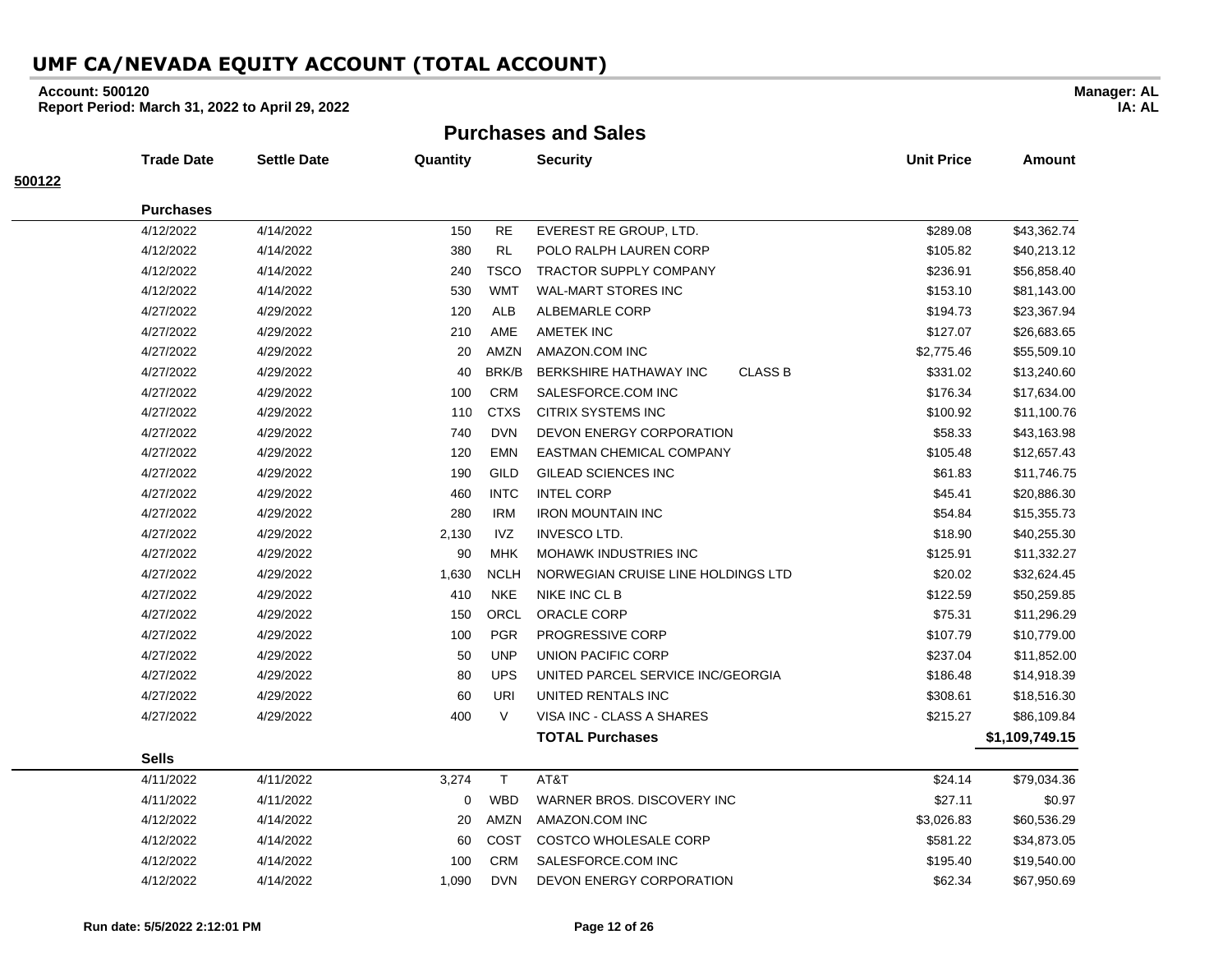### **Account: 500120**

**Report Period: March 31, 2022 to April 29, 2022**

**Purchases and Sales**

|        | <b>Trade Date</b> | Settle Date | Quantity |             | <b>Security</b>                   | <b>Unit Price</b> | <b>Amount</b> |
|--------|-------------------|-------------|----------|-------------|-----------------------------------|-------------------|---------------|
| 500122 |                   |             |          |             |                                   |                   |               |
|        | <b>Sells</b>      |             |          |             |                                   |                   |               |
|        | 4/12/2022         | 4/14/2022   | 420      | <b>FISV</b> | FISERV INC.                       | \$99.31           | \$41,709.99   |
|        | 4/12/2022         | 4/14/2022   | 420      | <b>INTC</b> | <b>INTEL CORP</b>                 | \$46.58           | \$19,563.50   |
|        | 4/12/2022         | 4/14/2022   | 1,640    | <b>JNPR</b> | <b>JUNIPER NETWORKS INC</b>       | \$34.16           | \$56,024.90   |
|        | 4/12/2022         | 4/14/2022   | 940      | <b>KEY</b>  | <b>KEYCORP</b>                    | \$20.50           | \$19,265.20   |
|        | 4/12/2022         | 4/14/2022   | 300      | LNT         | <b>ALLIANT ENERGY CORP</b>        | \$64.46           | \$19,337.93   |
|        | 4/12/2022         | 4/14/2022   | 530      | <b>MDLZ</b> | MONDELEZ INTERNATIONAL INC        | \$63.71           | \$33,763.48   |
|        | 4/12/2022         | 4/14/2022   | 170      | <b>NTRS</b> | NORTHERN TRUST CORP               | \$113.48          | \$19,291.50   |
|        | 4/12/2022         | 4/14/2022   | 40       | <b>SIVB</b> | <b>SVB FINANCIAL GROUP</b>        | \$507.73          | \$20,309.10   |
|        | 4/12/2022         | 4/14/2022   | 860      | <b>TJX</b>  | <b>TJX COMPANIES INC</b>          | \$62.78           | \$53,991.64   |
|        | 4/12/2022         | 4/14/2022   | 80       | <b>UNP</b>  | <b>UNION PACIFIC CORP</b>         | \$244.59          | \$19,566.70   |
|        | 4/12/2022         | 4/14/2022   | 100      | <b>UPS</b>  | UNITED PARCEL SERVICE INC/GEORGIA | \$187.39          | \$18,738.90   |
|        | 4/12/2022         | 4/14/2022   | 60       | URI         | UNITED RENTALS INC                | \$317.95          | \$19,076.97   |
|        | 4/27/2022         | 4/29/2022   | 120      | AAPL        | <b>APPLE INC</b>                  | \$157.19          | \$18,862.70   |
|        | 4/27/2022         | 4/29/2022   | 60       | ADBE        | ADOBE SYSTEMS INC                 | \$400.03          | \$24,001.43   |
|        | 4/27/2022         | 4/29/2022   | 100      | AKAM        | AKAMAI TECHNOLOGIES INC           | \$114.42          | \$11,441.88   |
|        | 4/27/2022         | 4/29/2022   | 40       | ANSS        | ANSYS INC                         | \$271.97          | \$10,878.56   |
|        | 4/27/2022         | 4/29/2022   | 30       | <b>AVGO</b> | <b>BROADCOM LTD</b>               | \$563.73          | \$16,911.81   |
|        | 4/27/2022         | 4/29/2022   | 160      | <b>COF</b>  | CAPITAL ONE FINANCIAL CORP        | \$125.48          | \$20,076.46   |
|        | 4/27/2022         | 4/29/2022   | 1,328    | <b>DOW</b>  | <b>DOW INC</b>                    | \$67.74           | \$89,957.33   |
|        | 4/27/2022         | 4/29/2022   | 80       | EL          | ESTEE LAUDER COMPANIES-CL A       | \$261.00          | \$20,879.93   |
|        | 4/27/2022         | 4/29/2022   | 40       | <b>INTU</b> | <b>INTUIT INC</b>                 | \$421.03          | \$16,840.91   |
|        | 4/27/2022         | 4/29/2022   | 50       | MA          | MASTERCARD INC - CLASS A          | \$363.44          | \$18,171.66   |
|        | 4/27/2022         | 4/29/2022   | 120      | <b>MDT</b>  | <b>MEDTRONIC INC</b>              | \$107.32          | \$12,877.73   |
|        | 4/27/2022         | 4/29/2022   | 103      | <b>MRNA</b> | <b>MODERNA INC</b>                | \$143.31          | \$14,761.24   |
|        | 4/27/2022         | 4/29/2022   | 490      | <b>PWR</b>  | <b>QUANTA SERVICES INC</b>        | \$118.12          | \$57,880.07   |
|        | 4/27/2022         | 4/29/2022   | 130      | <b>PXD</b>  | PIONEER NATURAL RESOURCES CO      | \$232.51          | \$30,225.73   |
|        | 4/27/2022         | 4/29/2022   | 297      | <b>PYPL</b> | PAYPAL HOLDINGS                   | \$83.14           | \$24,692.87   |
|        | 4/27/2022         | 4/29/2022   | 140      | RCL         | ROYAL CARIBBEAN CRUISES LTD       | \$80.10           | \$11,213.94   |
|        | 4/27/2022         | 4/29/2022   | 200      | RE          | EVEREST RE GROUP, LTD.            | \$285.75          | \$57,148.71   |
|        | 4/27/2022         | 4/29/2022   | 380      | RL          | POLO RALPH LAUREN CORP            | \$104.33          | \$39,643.30   |
|        | 4/27/2022         | 4/29/2022   | 160      | <b>SBUX</b> | STARBUCKS CORPORATION             | \$75.40           | \$12,063.94   |
|        | 4/27/2022         | 4/29/2022   | 60       | <b>UNH</b>  | UNITEDHEALTH GROUP INC            | \$518.35          | \$31,101.09   |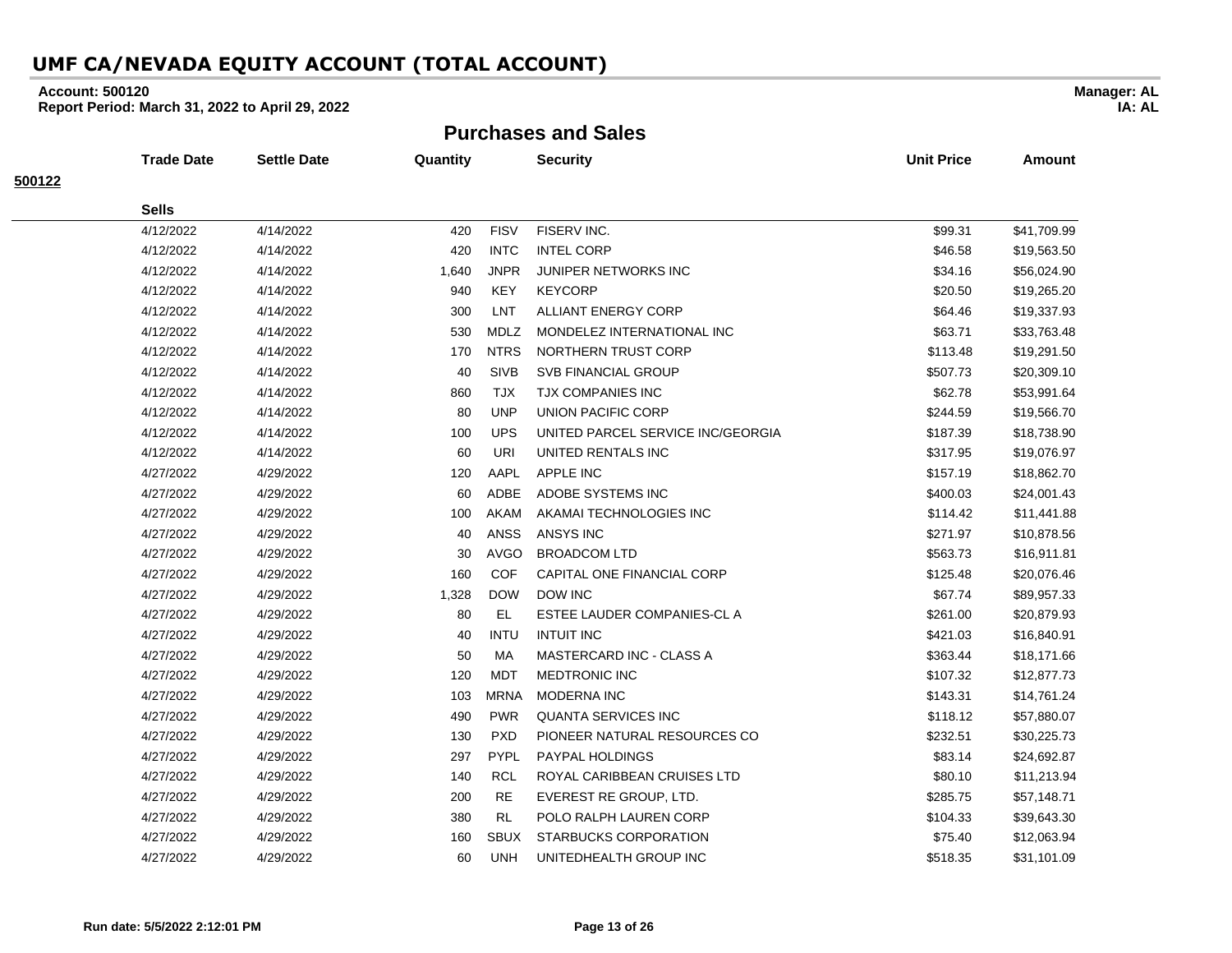| <b>Account: 500120</b> | Report Period: March 31, 2022 to April 29, 2022 |                    |            |                            |                   |                | <b>Manager: AL</b><br>IA: AL |
|------------------------|-------------------------------------------------|--------------------|------------|----------------------------|-------------------|----------------|------------------------------|
|                        |                                                 |                    |            | <b>Purchases and Sales</b> |                   |                |                              |
|                        | <b>Trade Date</b>                               | <b>Settle Date</b> | Quantity   | <b>Security</b>            | <b>Unit Price</b> | Amount         |                              |
| 500122                 |                                                 |                    |            |                            |                   |                |                              |
|                        | <b>Sells</b>                                    |                    |            |                            |                   |                |                              |
|                        | 4/27/2022                                       | 4/29/2022          | 792<br>WBD | WARNER BROS, DISCOVERY INC | \$18.91           | \$14,972.68    |                              |
|                        |                                                 |                    |            | <b>TOTAL Sells</b>         |                   | \$1,157,179.14 |                              |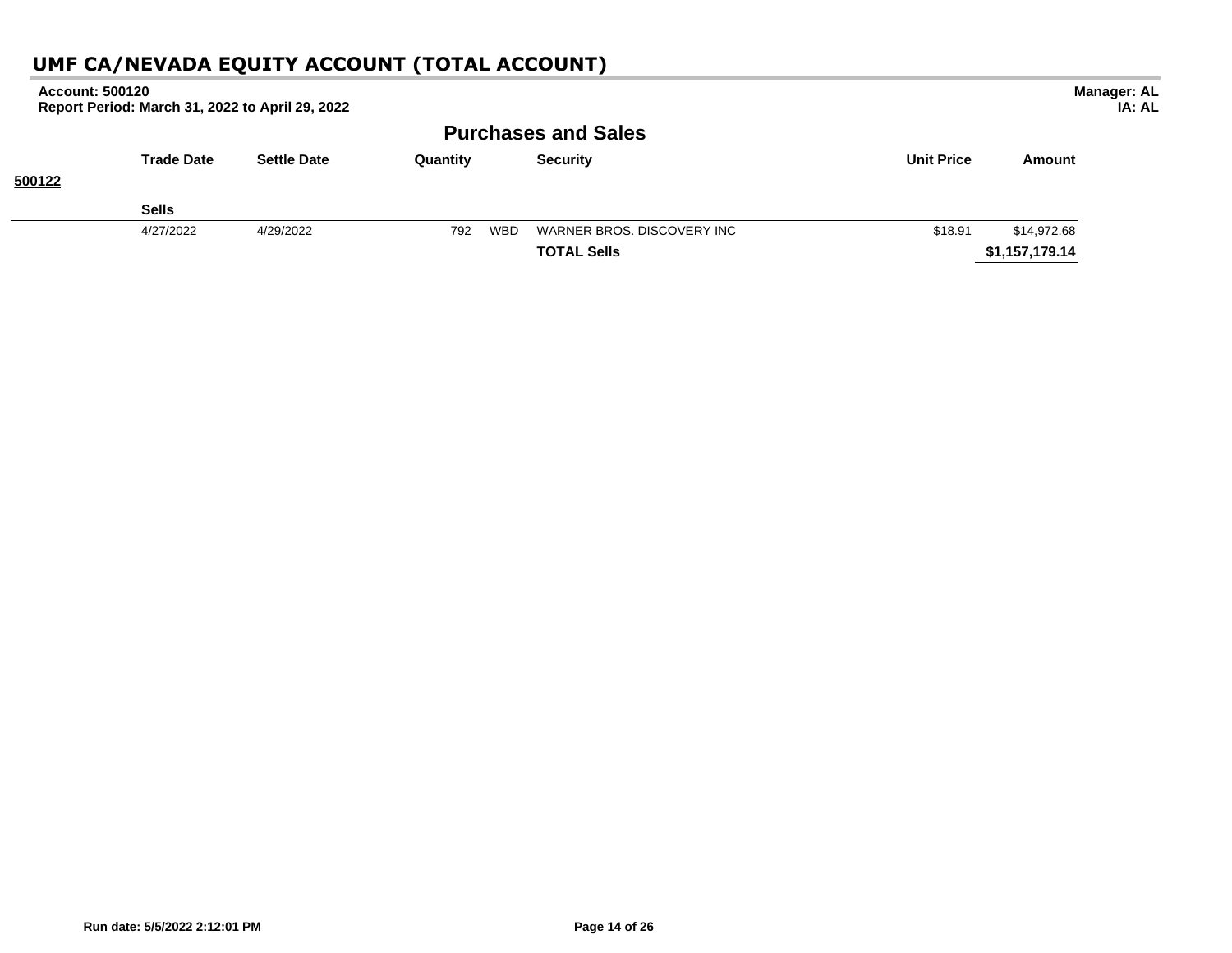### **Account: 500120**

**Report Period: March 31, 2022 to April 29, 2022**

# **Year to Date Additions, Withdrawals and Expenses**

**Manager: AL IA: AL**

| <b>Date</b>        | <b>Description</b>     |                                              | <b>Amount</b> |
|--------------------|------------------------|----------------------------------------------|---------------|
| 500121             |                        |                                              |               |
| <b>Additions</b>   |                        |                                              |               |
| 1/27/2022          | Transfer from 500123   | <b>CUSTODIAN MONEY</b><br><b>MARKET FUND</b> | 32,000.00     |
| 2/28/2022          | Transfer from 500123   | <b>CUSTODIAN MONEY</b><br><b>MARKET FUND</b> | 60,000.00     |
|                    | <b>Total Additions</b> |                                              | 92,000.00     |
| <b>Withdrawals</b> |                        |                                              |               |
| 1/5/2022           | <b>Transfer Funds</b>  | <b>CUSTODIAN MONEY</b><br><b>MARKET FUND</b> | 25,000.00     |
| 1/13/2022          | ADR Fee (GSK)          | <b>CUSTODIAN MONEY</b><br><b>MARKET FUND</b> | 18.56         |
| 1/25/2022          | ADR Fee (TTE)          | <b>CUSTODIAN MONEY</b><br><b>MARKET FUND</b> | 22.20         |
| 1/26/2022          | <b>Transfer Funds</b>  | <b>CUSTODIAN MONEY</b><br><b>MARKET FUND</b> | 153,000.00    |
| 1/26/2022          | Free Delivery of BPMC  | PRINCIPAL CASH                               | 12,634.14     |
| 1/26/2022          | Free Delivery of AKAM  | PRINCIPAL CASH                               | 15,171.72     |
| 1/26/2022          | Free Delivery of HZNP  | PRINCIPAL CASH                               | 15,996.03     |
| 1/26/2022          | Free Delivery of BBY   | PRINCIPAL CASH                               | 17,348.68     |
| 1/26/2022          | Free Delivery of BWA   | PRINCIPAL CASH                               | 17,555.34     |
| 1/26/2022          | Free Delivery of AMAT  | PRINCIPAL CASH                               | 17,760.98     |
| 1/26/2022          | Free Delivery of VZ    | PRINCIPAL CASH                               | 18,724.34     |
| 1/26/2022          | Free Delivery of FISV  | PRINCIPAL CASH                               | 19,294.21     |
| 1/26/2022          | Free Delivery of ENB   | PRINCIPAL CASH                               | 19,350.94     |
| 1/26/2022          | Free Delivery of SBUX  | PRINCIPAL CASH                               | 19,785.06     |
| 1/26/2022          | Free Delivery of EXPE  | PRINCIPAL CASH                               | 19,835.20     |
| 1/26/2022          | Free Delivery of BAH   | PRINCIPAL CASH                               | 21,052.50     |
| 1/26/2022          | Free Delivery of COF   | PRINCIPAL CASH                               | 22,314.60     |
| 1/26/2022          | Free Delivery of SJM   | PRINCIPAL CASH                               | 22,805.08     |
| 1/26/2022          | Free Delivery of SYY   | PRINCIPAL CASH                               | 22,886.82     |
| 1/26/2022          | Free Delivery of AVY   | PRINCIPAL CASH                               | 23,237.13     |
| 1/26/2022          | Free Delivery of TT    | PRINCIPAL CASH                               | 23,810.52     |
| 1/26/2022          | Free Delivery of CMI   | PRINCIPAL CASH                               | 24,617.65     |
| 1/26/2022          | Free Delivery of PNC   | <b>PRINCIPAL CASH</b>                        | 25,133.22     |

1/26/2022 Free Delivery of STLD PRINCIPAL CASH 26,560.00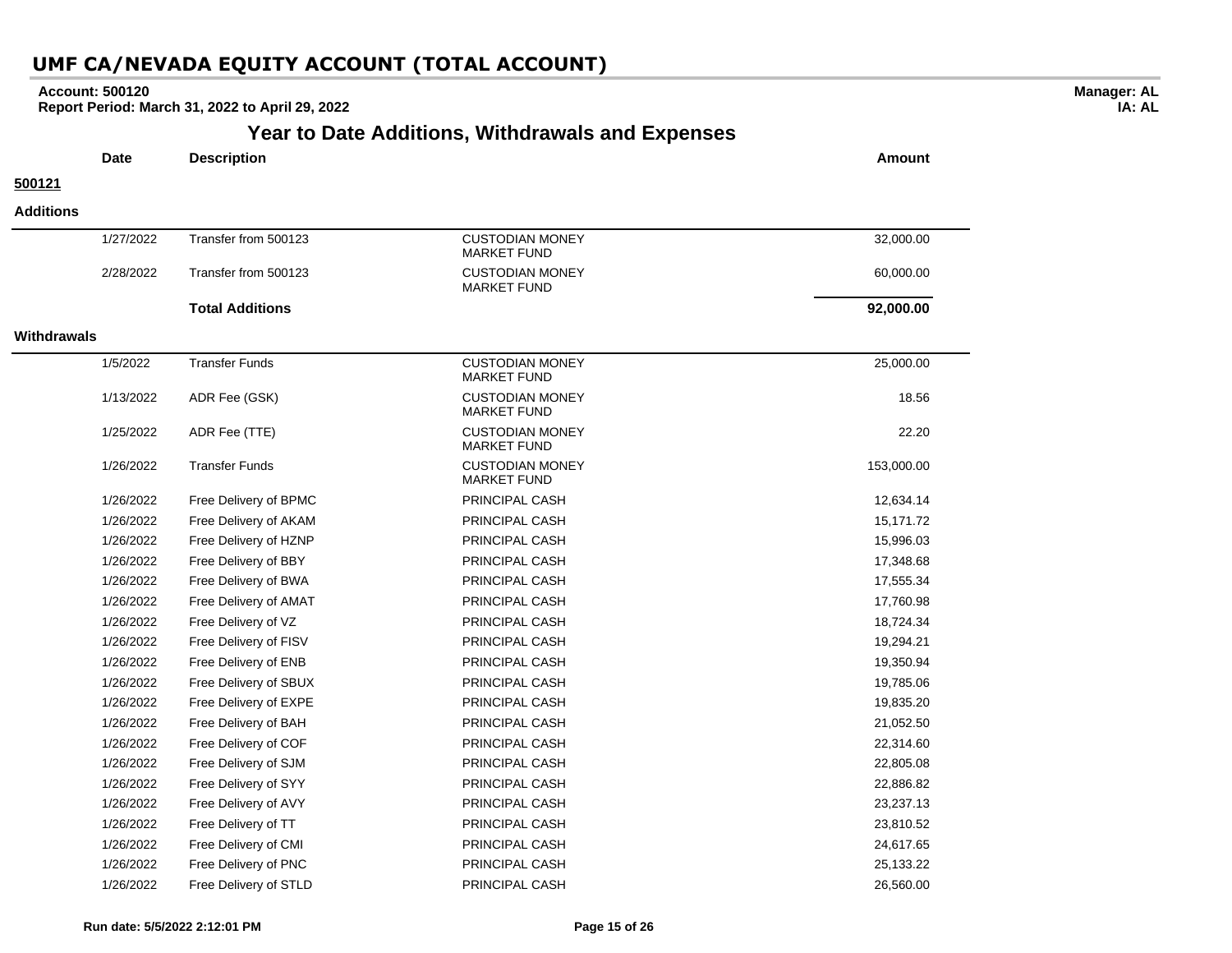### **Account: 500120**

**Report Period: March 31, 2022 to April 29, 2022**

### **Year to Date Additions, Withdrawals and Expenses**

**Date Description Amount**

#### **500121**

#### **Withdrawals**

| 1/26/2022 | Free Delivery of ETN     | PRINCIPAL CASH                               | 27,375.52 |
|-----------|--------------------------|----------------------------------------------|-----------|
| 1/26/2022 | Free Delivery of ITW     | PRINCIPAL CASH                               | 27,729.38 |
| 1/26/2022 | Free Delivery of MDT     | PRINCIPAL CASH                               | 28,312.48 |
| 1/26/2022 | Free Delivery of CVS     | PRINCIPAL CASH                               | 28,626.78 |
| 1/26/2022 | Free Delivery of UNP     | PRINCIPAL CASH                               | 28,650.96 |
| 1/26/2022 | Free Delivery of LIN     | PRINCIPAL CASH                               | 29,348.35 |
| 1/26/2022 | Free Delivery of BMY     | PRINCIPAL CASH                               | 29,626.24 |
| 1/26/2022 | Free Delivery of TJX     | PRINCIPAL CASH                               | 30,749.50 |
| 1/26/2022 | Free Delivery of WM      | PRINCIPAL CASH                               | 31,663.44 |
| 1/26/2022 | Free Delivery of COP     | PRINCIPAL CASH                               | 32,299.26 |
| 1/26/2022 | Free Delivery of DIS     | PRINCIPAL CASH                               | 32,464.80 |
| 1/26/2022 | Free Delivery of BLK     | PRINCIPAL CASH                               | 35,000.68 |
| 1/26/2022 | Free Delivery of ACN     | PRINCIPAL CASH                               | 35,958.01 |
| 1/26/2022 | Free Delivery of QCOM    | PRINCIPAL CASH                               | 36,072.00 |
| 1/26/2022 | Free Delivery of BAC     | PRINCIPAL CASH                               | 36,261.00 |
| 1/26/2022 | Free Delivery of JNJ     | PRINCIPAL CASH                               | 38,559.02 |
| 1/26/2022 | Free Delivery of TXN     | PRINCIPAL CASH                               | 38,697.61 |
| 1/26/2022 | Free Delivery of PG      | PRINCIPAL CASH                               | 39,221.20 |
| 1/26/2022 | Free Delivery of JPM     | PRINCIPAL CASH                               | 39,494.64 |
| 1/26/2022 | Free Delivery of MS      | PRINCIPAL CASH                               | 40,268.34 |
| 1/26/2022 | Free Delivery of ADBE    | PRINCIPAL CASH                               | 42,568.85 |
| 1/26/2022 | Free Delivery of V       | PRINCIPAL CASH                               | 43,232.70 |
| 1/26/2022 | Free Delivery of COST    | PRINCIPAL CASH                               | 43,995.77 |
| 1/26/2022 | Free Delivery of PLD.SRI | PRINCIPAL CASH                               | 44,302.24 |
| 1/26/2022 | Free Delivery of TGT     | PRINCIPAL CASH                               | 44,459.10 |
| 1/26/2022 | Free Delivery of UNH     | PRINCIPAL CASH                               | 48,135.15 |
| 1/26/2022 | Free Delivery of DHR     | PRINCIPAL CASH                               | 48,818.91 |
| 1/26/2022 | Free Delivery of HD      | PRINCIPAL CASH                               | 58,593.92 |
| 1/26/2022 | Free Delivery of GOOGL   | PRINCIPAL CASH                               | 85,293.78 |
| 1/26/2022 | Free Delivery of MSFT    | PRINCIPAL CASH                               | 86,045.90 |
| 1/26/2022 | Free Delivery of AAPL    | PRINCIPAL CASH                               | 87,989.19 |
| 2/4/2022  | ADR Fee (BURBY)          | <b>CUSTODIAN MONEY</b><br><b>MARKET FUND</b> | 36.91     |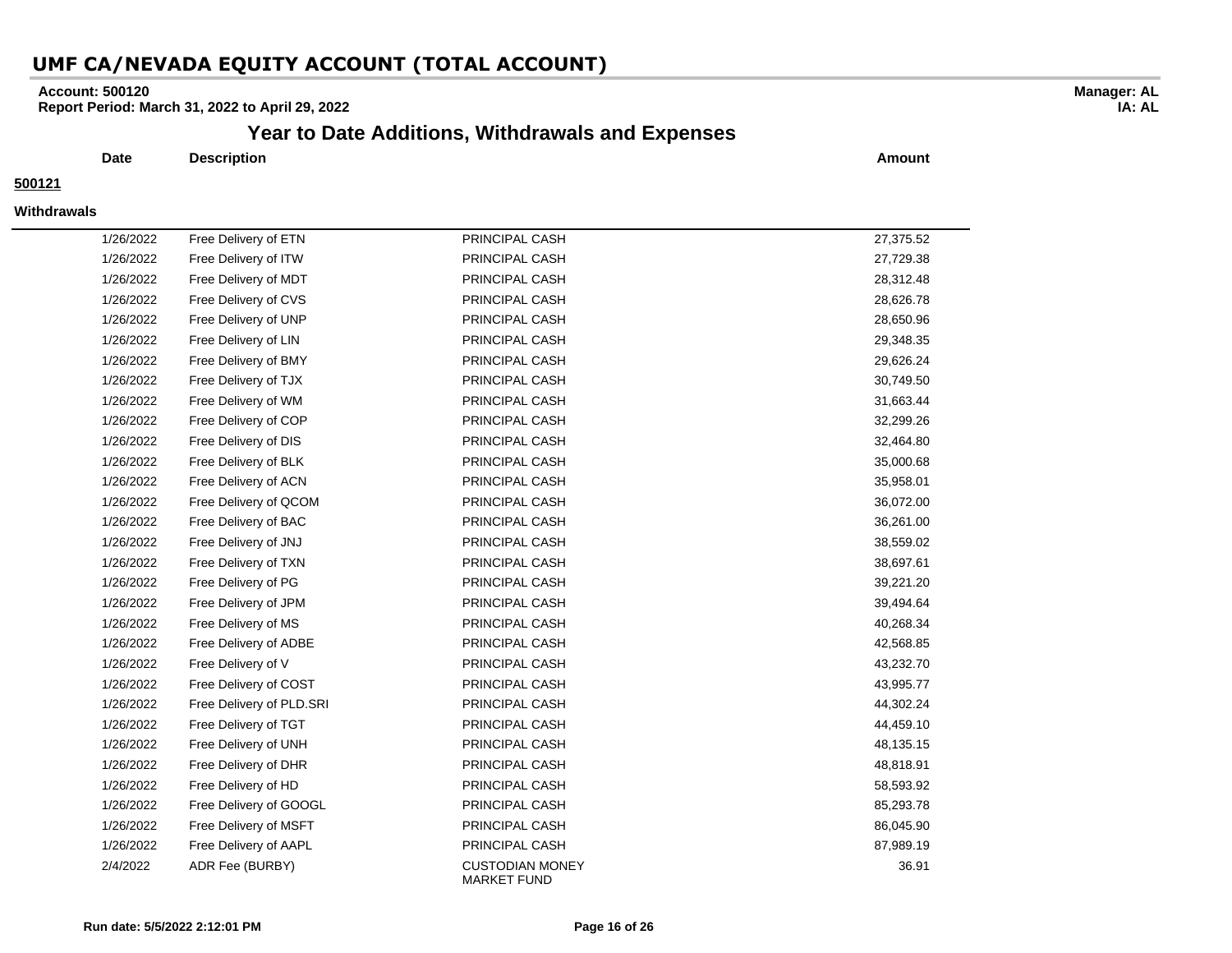### **Account: 500120**

**Report Period: March 31, 2022 to April 29, 2022**

# **Year to Date Additions, Withdrawals and Expenses**

**Date Description Amount**

# **500121**

 $\overline{\phantom{0}}$ 

 $\overline{\phantom{0}}$ 

#### **Withdrawals**

|                  | 2/7/2022  | <b>Transfer Funds</b>                      | <b>CUSTODIAN MONEY</b>                       | 202,432.38   |
|------------------|-----------|--------------------------------------------|----------------------------------------------|--------------|
|                  | 2/17/2022 | ADR Fee (ENLAY)                            | <b>MARKET FUND</b><br><b>CUSTODIAN MONEY</b> | 472.01       |
|                  |           |                                            | <b>MARKET FUND</b>                           |              |
|                  | 3/28/2022 | ADR Fee (RHHBY)                            | <b>CUSTODIAN MONEY</b><br><b>MARKET FUND</b> | 45.78        |
|                  | 4/6/2022  | ADR Fee (DSDVY)                            | <b>CUSTODIAN MONEY</b><br><b>MARKET FUND</b> | 25.80        |
|                  | 4/7/2022  | ADR Fee (GSK)                              | <b>CUSTODIAN MONEY</b><br><b>MARKET FUND</b> | 11.51        |
|                  | 4/12/2022 | Income Sweep to Exchange Bank              | <b>CUSTODIAN MONEY</b><br><b>MARKET FUND</b> | 5,000.00     |
|                  | 4/12/2022 | ADR Fee (TTE)                              | <b>CUSTODIAN MONEY</b><br><b>MARKET FUND</b> | 11.99        |
|                  | 4/20/2022 | ACH to Exchange Bank for church withdrawal | <b>CUSTODIAN MONEY</b><br><b>MARKET FUND</b> | 70,000.00    |
|                  | 4/21/2022 | ADR Fee (RIO)                              | <b>CUSTODIAN MONEY</b><br><b>MARKET FUND</b> | 4.95         |
|                  | 4/28/2022 | ADR Fee (ADRNY)                            | <b>CUSTODIAN MONEY</b><br><b>MARKET FUND</b> | 41.18        |
|                  | 4/28/2022 | Foreign Tax Withheld                       | <b>CUSTODIAN MONEY</b><br><b>MARKET FUND</b> | 539.44       |
|                  |           | <b>Total Withdrawals</b>                   |                                              | 2,162,351.59 |
| <b>Expense</b>   |           |                                            |                                              |              |
|                  | 3/15/2022 | <b>Bailard Management Fee</b>              | <b>CUSTODIAN MONEY</b><br><b>MARKET FUND</b> | 5,260.33     |
|                  | 4/29/2022 | <b>Bailard Management Fee</b>              | <b>CUSTODIAN MONEY</b><br><b>MARKET FUND</b> | 1,918.88     |
|                  |           | <b>Total Expense</b>                       |                                              | 7,179.21     |
| 500122           |           |                                            |                                              |              |
| <b>Additions</b> |           |                                            |                                              |              |
|                  | 1/5/2022  | <b>Transfer Funds</b>                      | <b>CUSTODIAN MONEY</b><br><b>MARKET FUND</b> | 25,000.00    |
|                  |           | <b>Total Additions</b>                     |                                              | 25,000.00    |
| Withdrawals      |           |                                            |                                              |              |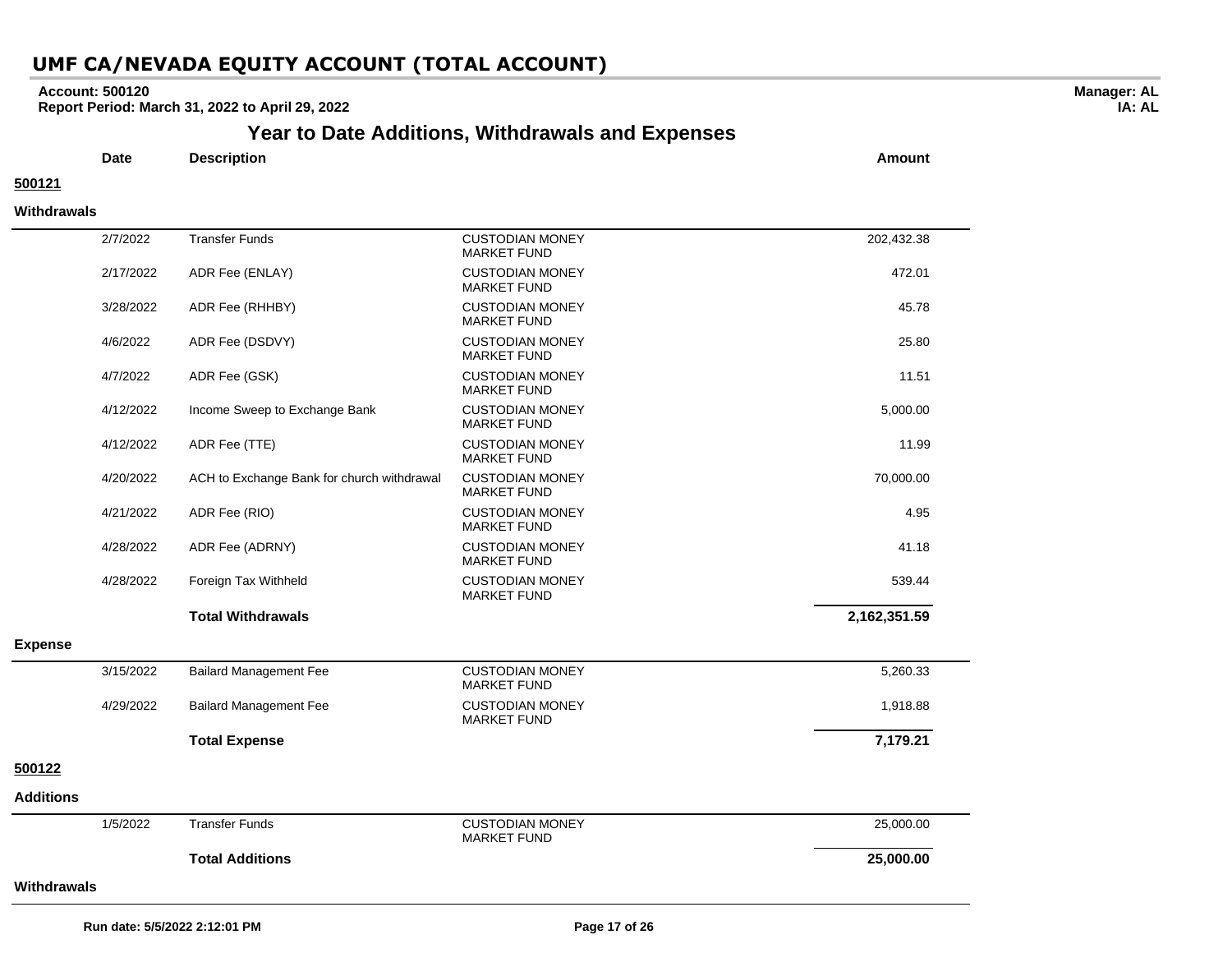### **Account: 500120**

**Report Period: March 31, 2022 to April 29, 2022**

### **Year to Date Additions, Withdrawals and Expenses**

**Date Description Amount**

#### **500122**

#### **Withdrawals**

| 1/7/2022  | Quarterly Income Withdrawal | <b>CUSTODIAN MONEY</b><br><b>MARKET FUND</b> | 107,001.71 |
|-----------|-----------------------------|----------------------------------------------|------------|
| 1/21/2022 | <b>Transfer Funds</b>       | <b>CUSTODIAN MONEY</b><br><b>MARKET FUND</b> | 4,600.00   |
| 1/21/2022 | Free Delivery of MRNA       | PRINCIPAL CASH                               | 13,926.09  |
| 1/21/2022 | Free Delivery of CTXS       | PRINCIPAL CASH                               | 14,359.04  |
| 1/21/2022 | Free Delivery of ALGN       | PRINCIPAL CASH                               | 14,808.96  |
| 1/21/2022 | Free Delivery of SIVB       | PRINCIPAL CASH                               | 15,707.52  |
| 1/21/2022 | Free Delivery of RCL        | PRINCIPAL CASH                               | 20,405.22  |
| 1/21/2022 | Free Delivery of AMD        | PRINCIPAL CASH                               | 26,732.25  |
| 1/21/2022 | Free Delivery of MHK        | PRINCIPAL CASH                               | 27,992.02  |
| 1/21/2022 | Free Delivery of MU         | PRINCIPAL CASH                               | 31,624.98  |
| 1/21/2022 | Free Delivery of ALB        | PRINCIPAL CASH                               | 32,338.00  |
| 1/21/2022 | Free Delivery of VLO        | PRINCIPAL CASH                               | 32,826.06  |
| 1/21/2022 | Free Delivery of ANSS       | PRINCIPAL CASH                               | 32,899.74  |
| 1/21/2022 | Free Delivery of MCHP       | PRINCIPAL CASH                               | 35,051.74  |
| 1/21/2022 | Free Delivery of CAH        | PRINCIPAL CASH                               | 35,139.20  |
| 1/21/2022 | Free Delivery of AKAM       | PRINCIPAL CASH                               | 35,246.93  |
| 1/21/2022 | Free Delivery of NFLX       | PRINCIPAL CASH                               | 36,570.00  |
| 1/21/2022 | Free Delivery of GILD       | PRINCIPAL CASH                               | 36,584.34  |
| 1/21/2022 | Free Delivery of CRL        | PRINCIPAL CASH                               | 37,335.90  |
| 1/21/2022 | Free Delivery of NOW        | PRINCIPAL CASH                               | 37,572.76  |
| 1/21/2022 | Free Delivery of ORLY       | PRINCIPAL CASH                               | 38,155.20  |
| 1/21/2022 | Free Delivery of PGR        | PRINCIPAL CASH                               | 39,211.26  |
| 1/21/2022 | Free Delivery of ZBH        | PRINCIPAL CASH                               | 39,457.88  |
| 1/21/2022 | Free Delivery of EL         | PRINCIPAL CASH                               | 39,503.66  |
| 1/21/2022 | Free Delivery of IRM        | PRINCIPAL CASH                               | 39,665.25  |
| 1/21/2022 | Free Delivery of AMGN       | PRINCIPAL CASH                               | 40,761.88  |
| 1/21/2022 | Free Delivery of PYPL       | PRINCIPAL CASH                               | 41,375.62  |
| 1/21/2022 | Free Delivery of ORCL       | PRINCIPAL CASH                               | 41,603.32  |
| 1/21/2022 | Free Delivery of BKNG       | PRINCIPAL CASH                               | 42,225.48  |
| 1/21/2022 | Free Delivery of URI        | PRINCIPAL CASH                               | 42,495.31  |
| 1/21/2022 | Free Delivery of EMN        | PRINCIPAL CASH                               | 44,793.57  |
| 1/21/2022 | Free Delivery of DAL        | PRINCIPAL CASH                               | 46,681.38  |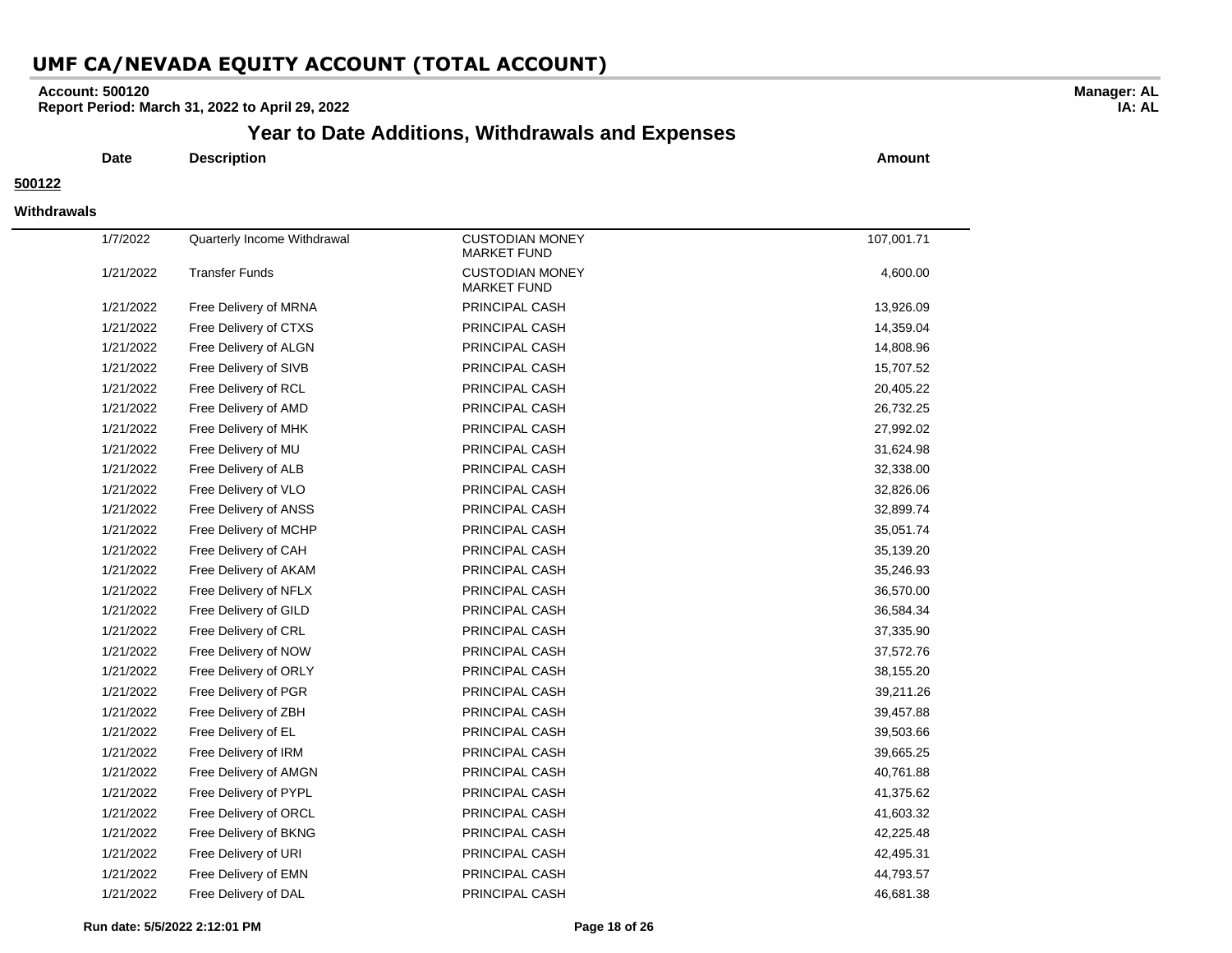### **Account: 500120**

**Report Period: March 31, 2022 to April 29, 2022**

### **Year to Date Additions, Withdrawals and Expenses**

**Date Description Amount**

#### **500122**

#### **Withdrawals**

| 1/21/2022 | Free Delivery of T      | PRINCIPAL CASH | 46,993.26 |
|-----------|-------------------------|----------------|-----------|
| 1/21/2022 | Free Delivery of SLB    | PRINCIPAL CASH | 47,849.76 |
| 1/21/2022 | Free Delivery of EOG    | PRINCIPAL CASH | 49,509.96 |
| 1/21/2022 | Free Delivery of CVX    | PRINCIPAL CASH | 49,621.81 |
| 1/21/2022 | Free Delivery of VMC    | PRINCIPAL CASH | 49,667.34 |
| 1/21/2022 | Free Delivery of RE     | PRINCIPAL CASH | 49,705.25 |
| 1/21/2022 | Free Delivery of INTU   | PRINCIPAL CASH | 51,269.35 |
| 1/21/2022 | Free Delivery of SRE    | PRINCIPAL CASH | 51,531.80 |
| 1/21/2022 | Free Delivery of VZ     | PRINCIPAL CASH | 51,831.00 |
| 1/21/2022 | Free Delivery of APH    | PRINCIPAL CASH | 54,229.12 |
| 1/21/2022 | Free Delivery of LOW    | PRINCIPAL CASH | 54,904.88 |
| 1/21/2022 | Free Delivery of UPS    | PRINCIPAL CASH | 55,738.20 |
| 1/21/2022 | Free Delivery of QCOM   | PRINCIPAL CASH | 58,385.22 |
| 1/21/2022 | Free Delivery of LLY    | PRINCIPAL CASH | 59,306.64 |
| 1/21/2022 | Free Delivery of PFE    | PRINCIPAL CASH | 59,969.44 |
| 1/21/2022 | Free Delivery of DIS    | PRINCIPAL CASH | 61,271.48 |
| 1/21/2022 | Free Delivery of ABBV   | PRINCIPAL CASH | 61,370.70 |
| 1/21/2022 | Free Delivery of COF    | PRINCIPAL CASH | 61,977.96 |
| 1/21/2022 | Free Delivery of INTC   | PRINCIPAL CASH | 63,696.96 |
| 1/21/2022 | Free Delivery of DOW    | PRINCIPAL CASH | 64,207.04 |
| 1/21/2022 | Free Delivery of CMCSA  | PRINCIPAL CASH | 64,947.38 |
| 1/21/2022 | Free Delivery of CRM    | PRINCIPAL CASH | 65,370.37 |
| 1/21/2022 | Free Delivery of FDS    | PRINCIPAL CASH | 65,538.72 |
| 1/21/2022 | Free Delivery of UDR.DE | PRINCIPAL CASH | 66,075.09 |
| 1/21/2022 | Free Delivery of AVGO   | PRINCIPAL CASH | 66,120.52 |
| 1/21/2022 | Free Delivery of BLK    | PRINCIPAL CASH | 66,476.36 |
| 1/21/2022 | Free Delivery of MDT    | PRINCIPAL CASH | 66,528.00 |
| 1/21/2022 | Free Delivery of XEL    | PRINCIPAL CASH | 66,855.60 |
| 1/21/2022 | Free Delivery of ROK    | PRINCIPAL CASH | 67,878.00 |
| 1/21/2022 | Free Delivery of SYK    | PRINCIPAL CASH | 67,999.56 |
| 1/21/2022 | Free Delivery of NTRS   | PRINCIPAL CASH | 69,725.16 |
| 1/21/2022 | Free Delivery of LNT    | PRINCIPAL CASH | 70,935.12 |
| 1/21/2022 | Free Delivery of ADBE   | PRINCIPAL CASH | 71,487.13 |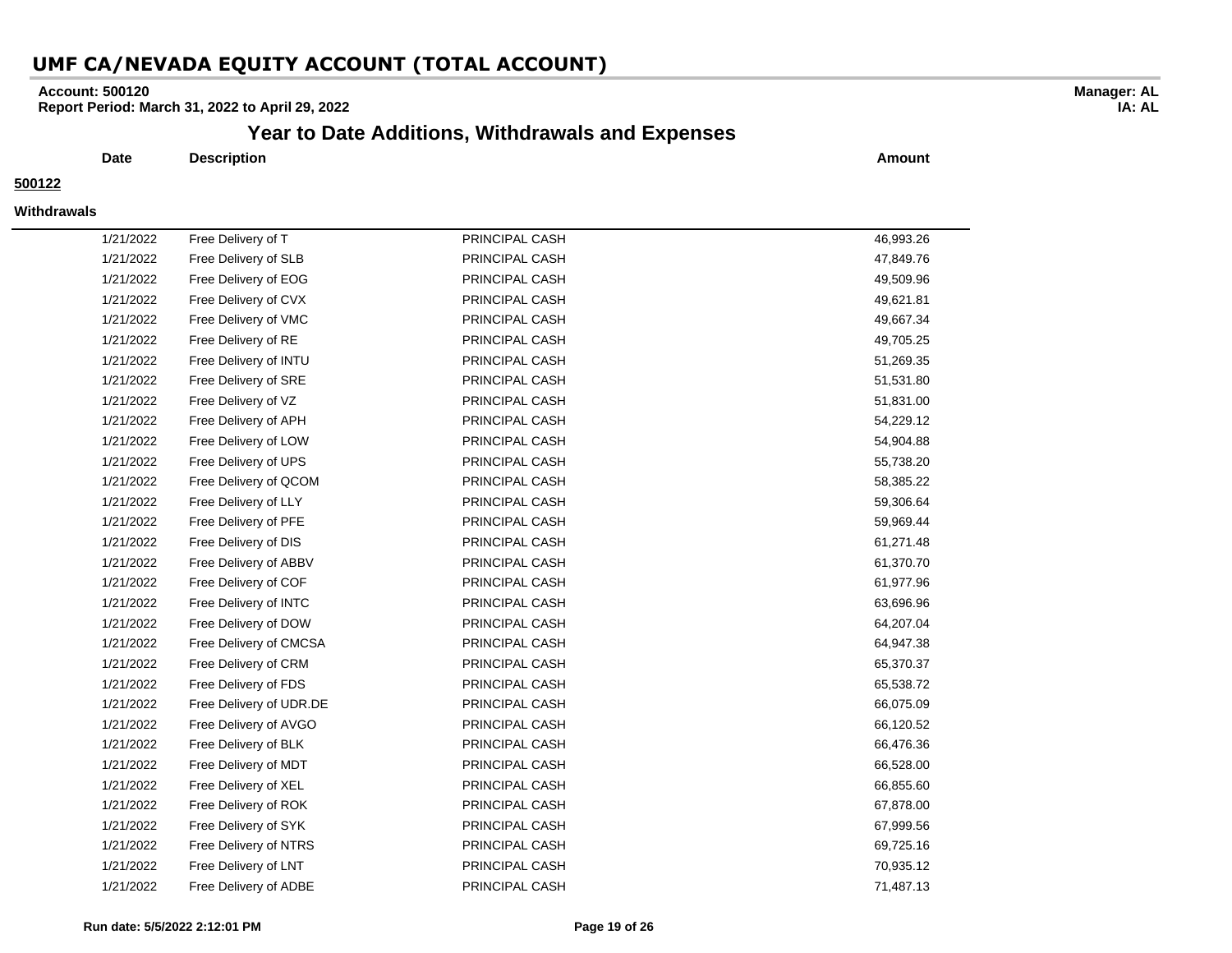### **Account: 500120**

**Report Period: March 31, 2022 to April 29, 2022**

### **Year to Date Additions, Withdrawals and Expenses**

**Date Description Amount**

#### **500122**

#### **Withdrawals**

| 1/21/2022 | Free Delivery of MA                        | PRINCIPAL CASH                               | 73,501.56  |
|-----------|--------------------------------------------|----------------------------------------------|------------|
| 1/21/2022 | Free Delivery of ABT                       | PRINCIPAL CASH                               | 74,113.87  |
| 1/21/2022 | Free Delivery of KEY                       | PRINCIPAL CASH                               | 74,692.27  |
| 1/21/2022 | Free Delivery of TMO                       | PRINCIPAL CASH                               | 74,862.57  |
| 1/21/2022 | Free Delivery of SBUX                      | PRINCIPAL CASH                               | 76,662.76  |
| 1/21/2022 | Free Delivery of REG.SRI                   | PRINCIPAL CASH                               | 77,898.87  |
| 1/21/2022 | Free Delivery of AME                       | PRINCIPAL CASH                               | 82,806.94  |
| 1/21/2022 | Free Delivery of XOM                       | PRINCIPAL CASH                               | 84,294.56  |
| 1/21/2022 | Free Delivery of COST                      | PRINCIPAL CASH                               | 88,616.24  |
| 1/21/2022 | Free Delivery of MDLZ                      | PRINCIPAL CASH                               | 89,961.76  |
| 1/21/2022 | Free Delivery of HD                        | PRINCIPAL CASH                               | 91,464.20  |
| 1/21/2022 | Free Delivery of DOV                       | PRINCIPAL CASH                               | 94,920.91  |
| 1/21/2022 | Free Delivery of JNJ                       | PRINCIPAL CASH                               | 96,284.08  |
| 1/21/2022 | Free Delivery of PG                        | PRINCIPAL CASH                               | 96,433.66  |
| 1/21/2022 | Free Delivery of KO                        | PRINCIPAL CASH                               | 98,412.60  |
| 1/21/2022 | Free Delivery of UNP                       | PRINCIPAL CASH                               | 101,980.62 |
| 1/21/2022 | Free Delivery of JPM                       | PRINCIPAL CASH                               | 102,716.64 |
| 1/21/2022 | Free Delivery of BAC                       | PRINCIPAL CASH                               | 114,456.16 |
| 1/21/2022 | Free Delivery of NVDA                      | PRINCIPAL CASH                               | 127,855.78 |
| 1/21/2022 | Free Delivery of UNH                       | PRINCIPAL CASH                               | 140,195.68 |
| 1/21/2022 | Free Delivery of FB                        | PRINCIPAL CASH                               | 147,946.96 |
| 1/21/2022 | Free Delivery of BRK/B                     | PRINCIPAL CASH                               | 155,967.42 |
| 1/21/2022 | Free Delivery of TSLA                      | PRINCIPAL CASH                               | 160,463.00 |
| 1/21/2022 | Free Delivery of AMZN                      | PRINCIPAL CASH                               | 248,198.82 |
| 1/21/2022 | Free Delivery of GOOG                      | PRINCIPAL CASH                               | 286,202.40 |
| 1/21/2022 | Free Delivery of MSFT                      | PRINCIPAL CASH                               | 457,662.38 |
| 1/21/2022 | Free Delivery of AAPL                      | PRINCIPAL CASH                               | 495,837.73 |
| 2/7/2022  | <b>Transfer Funds</b>                      | <b>CUSTODIAN MONEY</b><br><b>MARKET FUND</b> | 100,000.00 |
| 4/12/2022 | Income Sweep to Exchange Bank              | <b>CUSTODIAN MONEY</b><br><b>MARKET FUND</b> | 40,000.00  |
| 4/20/2022 | ACH to Exchange Bank for church withdrawal | <b>CUSTODIAN MONEY</b><br><b>MARKET FUND</b> | 30,000.00  |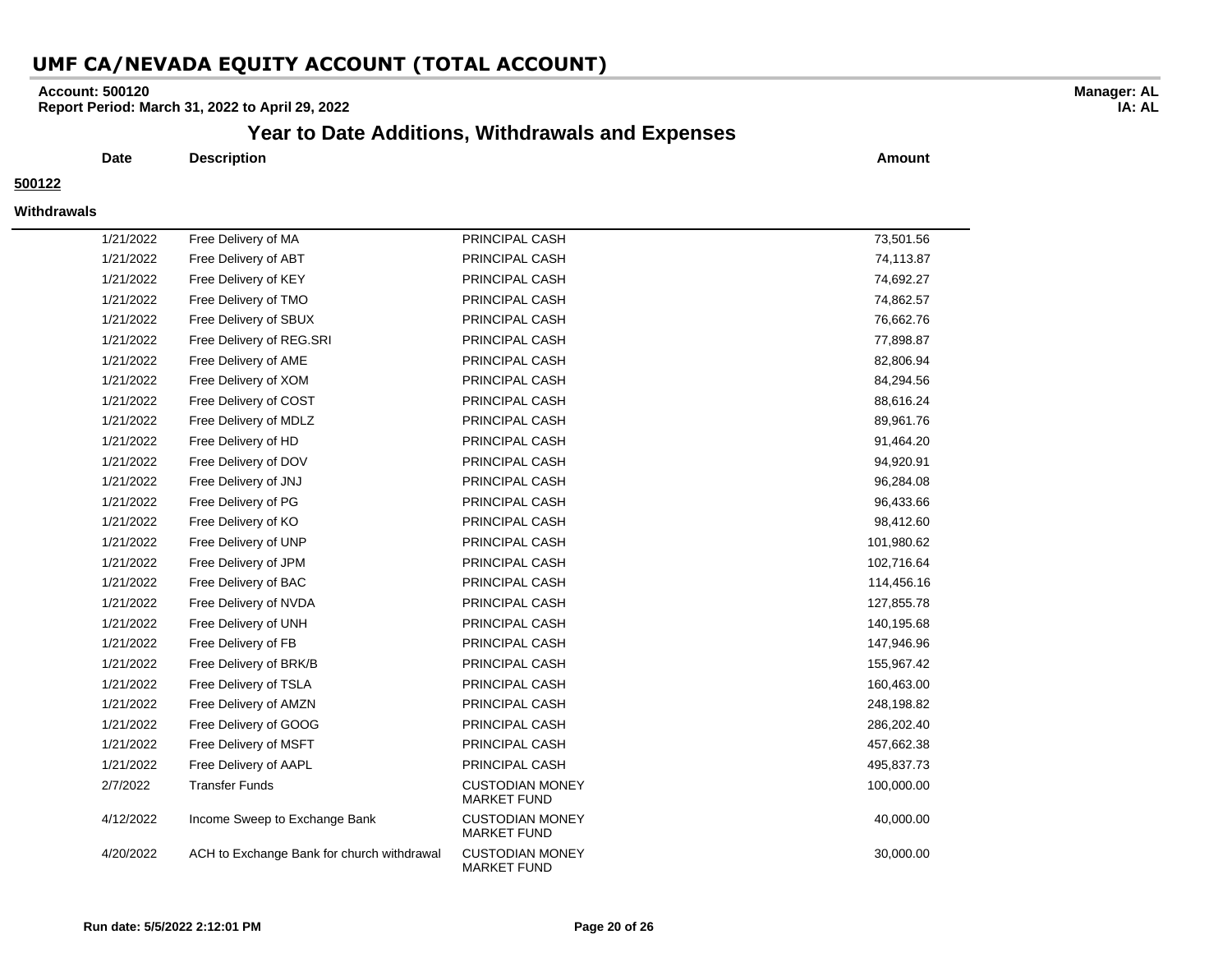### **Year to Date Additions, Withdrawals and Expenses Date Description Amount 500122 Total Withdrawals 7,088,036.89 Expense** 2/9/2022 Bailard Management Fee CUSTODIAN MONEY MARKET FUND 16,159.66 4/29/2022 Bailard Management Fee CUSTODIAN MONEY MARKET FUND 8,160.05 **Total Expense 24,319.71 500123 Withdrawals** 1/25/2022 Foreign Tax Withheld CUSTODIAN MONEY MARKET FUND 419.21 1/26/2022 Free Delivery of LOGI PRINCIPAL CASH 19,038.74 1/26/2022 Free Delivery of MIELY **PRINCIPAL CASH 19,193.85** 1/26/2022 Free Delivery of ASML PRINCIPAL CASH 19,597.80 1/26/2022 Free Delivery of MRAAY PRINCIPAL CASH 21,306.96 1/26/2022 Free Delivery of FMS PRINCIPAL CASH 21,355.38 1/26/2022 Free Delivery of PCRFY PRINCIPAL CASH 22,363.32 1/26/2022 Free Delivery of VLVLY PRINCIPAL CASH 22,835.58 1/26/2022 Free Delivery of UL PRINCIPAL CASH 23,653.91 1/26/2022 Free Delivery of WHGLY PRINCIPAL CASH 23,883.15 1/26/2022 Free Delivery of KDDIY.INTL PRINCIPAL CASH 24,055.92 1/26/2022 Free Delivery of ENLAY PRINCIPAL CASH 24,424.96 1/26/2022 Free Delivery of ADRNY PRINCIPAL CASH 24,734.27 1/26/2022 Free Delivery of BURBY PRINCIPAL CASH 25,220.21 1/26/2022 Free Delivery of BASFY PRINCIPAL CASH 25,251.03 1/26/2022 Free Delivery of RCRUY PRINCIPAL CASH 26,418.78 1/26/2022 Free Delivery of SNY PRINCIPAL CASH 26,532.44 1/26/2022 Free Delivery of SBGSY PRINCIPAL CASH 27,052.20 1/26/2022 Free Delivery of RHHBY PRINCIPAL CASH 27,213.00 1/26/2022 Free Delivery of DSDVY PRINCIPAL CASH 27,461.50 1/26/2022 Free Delivery of MURGY PRINCIPAL CASH 27,606.64 1/26/2022 Free Delivery of RIO PRINCIPAL CASH 27,761.25 1/26/2022 Free Delivery of TM PRINCIPAL CASH 27,960.48 **Account: 500120 Report Period: March 31, 2022 to April 29, 2022**

# **UMF CA/NEVADA EQUITY ACCOUNT (TOTAL ACCOUNT)**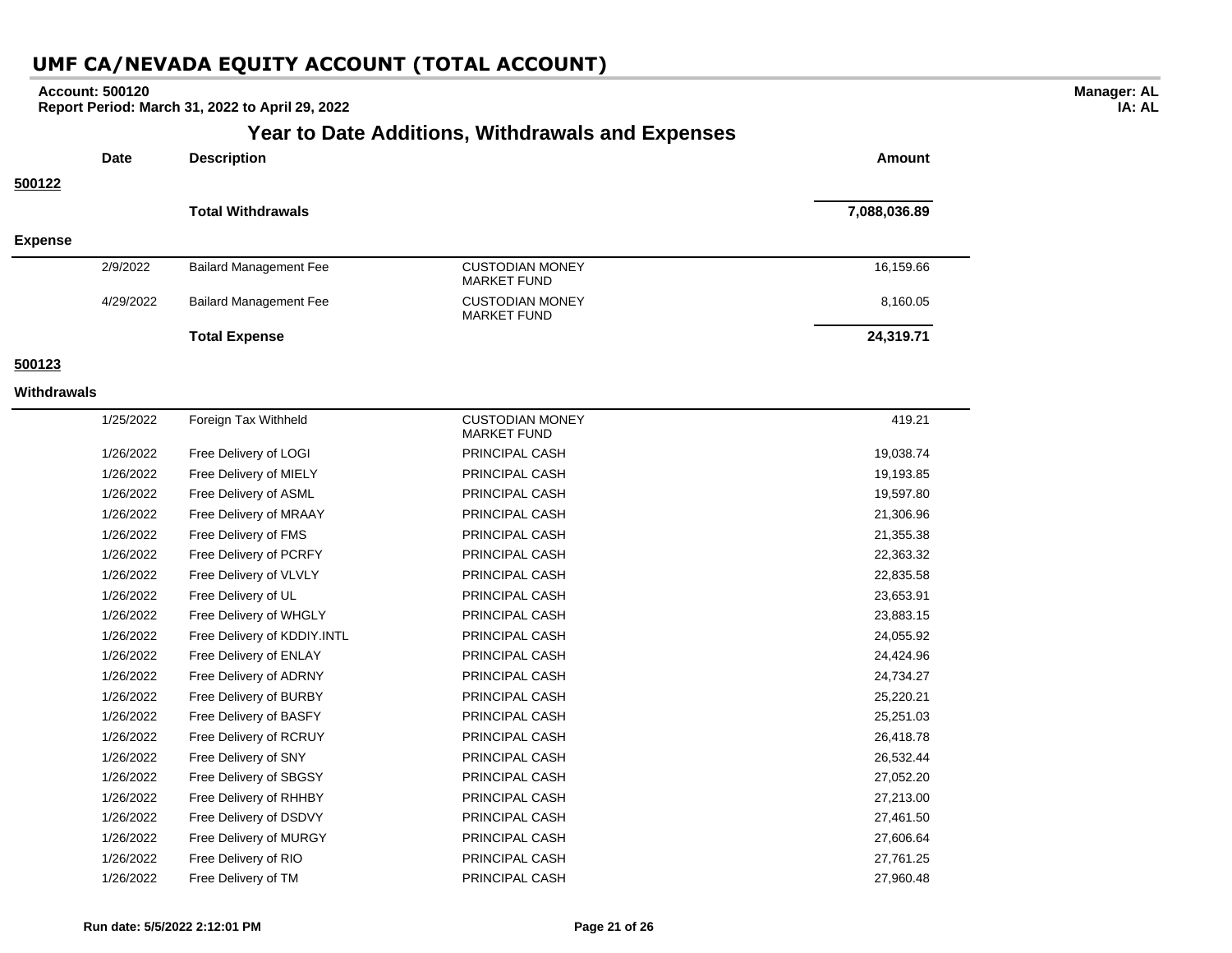### **Account: 500120**

**Report Period: March 31, 2022 to April 29, 2022**

### **Year to Date Additions, Withdrawals and Expenses**

**Date Description Amount**

### **500123**

#### **Withdrawals**

| 1/26/2022 | Free Delivery of NSRGY        | <b>PRINCIPAL CASH</b>                        | 27,968.60  |
|-----------|-------------------------------|----------------------------------------------|------------|
| 1/26/2022 | Free Delivery of UOVEY        | <b>PRINCIPAL CASH</b>                        | 28,980.14  |
| 1/26/2022 | Free Delivery of MGDDY        | <b>PRINCIPAL CASH</b>                        | 29.636.88  |
| 1/26/2022 | Free Delivery of BHP          | <b>PRINCIPAL CASH</b>                        | 29,720.67  |
| 1/26/2022 | Free Delivery of GSK          | PRINCIPAL CASH                               | 30,066.15  |
| 1/26/2022 | Free Delivery of MUFG         | PRINCIPAL CASH                               | 30,732.10  |
| 1/26/2022 | Free Delivery of DNBBY        | <b>PRINCIPAL CASH</b>                        | 30,945.67  |
| 1/26/2022 | Free Delivery of TTE          | PRINCIPAL CASH                               | 34,906.43  |
| 1/27/2022 | Transfer to 500121            | <b>CUSTODIAN MONEY</b><br><b>MARKET FUND</b> | 32,000.00  |
| 2/17/2022 | Foreign Tax Withheld          | <b>CUSTODIAN MONEY</b><br><b>MARKET FUND</b> | 656.77     |
| 2/28/2022 | Transfer to 500121            | <b>CUSTODIAN MONEY</b><br><b>MARKET FUND</b> | 60,000.00  |
| 3/1/2022  | Foreign Tax Withheld          | <b>CUSTODIAN MONEY</b><br><b>MARKET FUND</b> | 134.52     |
| 3/22/2022 | ADR Fee (UL)                  | <b>CUSTODIAN MONEY</b><br><b>MARKET FUND</b> | 6.07       |
| 3/28/2022 | Foreign Tax Withheld          | <b>CUSTODIAN MONEY</b><br><b>MARKET FUND</b> | 662.66     |
| 4/6/2022  | Foreign Tax Withheld          | <b>CUSTODIAN MONEY</b><br><b>MARKET FUND</b> | 79.51      |
| 4/12/2022 | Income Sweep to Exchange Bank | <b>CUSTODIAN MONEY</b><br><b>MARKET FUND</b> | 18,936.00  |
| 4/12/2022 | Foreign Tax Withheld          | <b>CUSTODIAN MONEY</b><br><b>MARKET FUND</b> | 218.26     |
| 4/28/2022 | ADR Fee (VLVLY)               | <b>CUSTODIAN MONEY</b><br><b>MARKET FUND</b> | 146.69     |
| 4/28/2022 | Foreign Tax Withheld          | <b>CUSTODIAN MONEY</b><br><b>MARKET FUND</b> | 174.85     |
|           | <b>Total Withdrawals</b>      |                                              | 891,312.55 |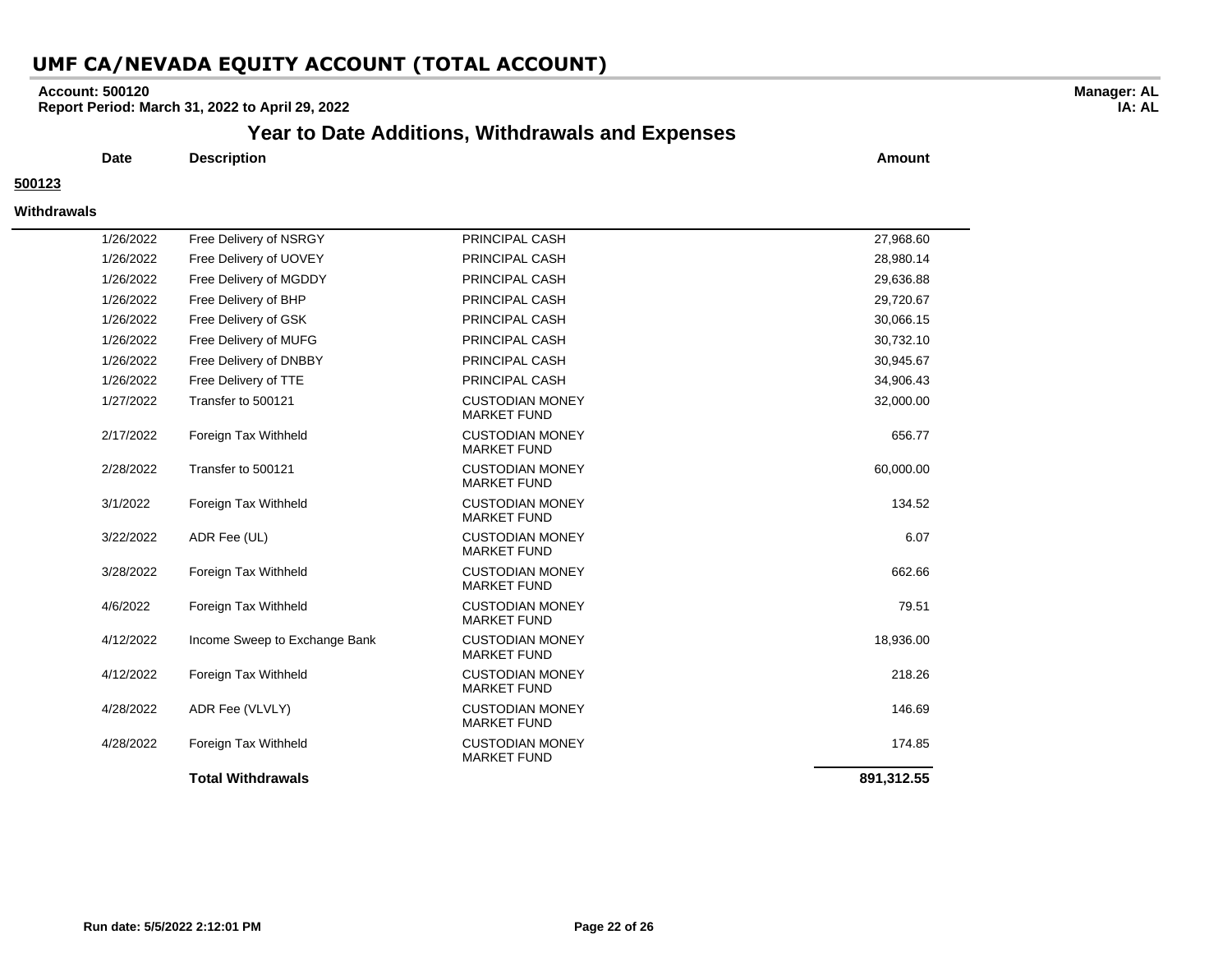|                |             |                               | <b>Year to Date Additions, Withdrawals and Expenses</b> |          |
|----------------|-------------|-------------------------------|---------------------------------------------------------|----------|
|                | <b>Date</b> | <b>Description</b>            |                                                         | Amount   |
| 500123         |             |                               |                                                         |          |
| <b>Expense</b> |             |                               |                                                         |          |
|                | 2/3/2022    | <b>Bailard Management Fee</b> | <b>CUSTODIAN MONEY</b><br><b>MARKET FUND</b>            | 2,899.46 |
|                | 4/29/2022   | <b>Bailard Management Fee</b> | <b>CUSTODIAN MONEY</b><br><b>MARKET FUND</b>            | 3,052.95 |
|                |             | <b>Total Expense</b>          |                                                         | 5,952.41 |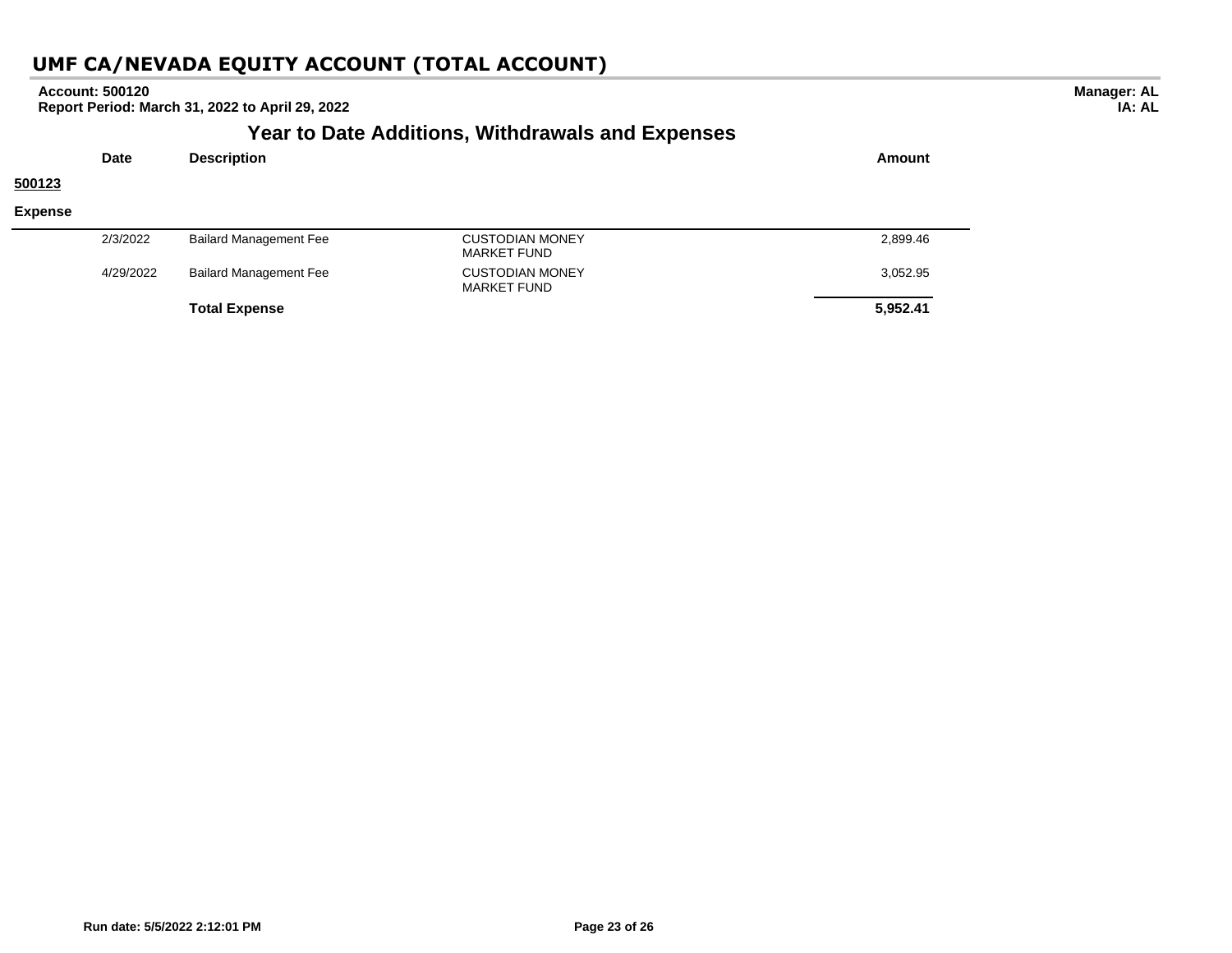### **Account: 500120**

**Report Period: March 31, 2022 to April 29, 2022**

# **Year to Date Realized Gains and Losses**

|                             |                   |                 | Gains/Loss        |                  |
|-----------------------------|-------------------|-----------------|-------------------|------------------|
|                             | <b>Cost Basis</b> | <b>Proceeds</b> | <b>Short Term</b> | <b>Long Term</b> |
| <b>Total for 500121</b>     | 195,931.96        | 290,212.06      | 3,523.38          | 90,756.72        |
| <b>Total for 500122</b>     | 1,976,301.03      | 2,247,223.99    | $-99.508.85$      | 370,431.81       |
| <b>Total for 500123</b>     | 158.106.87        | 148.115.03      | 0.00              | $-9,991.84$      |
| <b>Total Realized Gains</b> | 2,330,339.86      | 2,685,551.08    | -95,985.47        | 451,196.69       |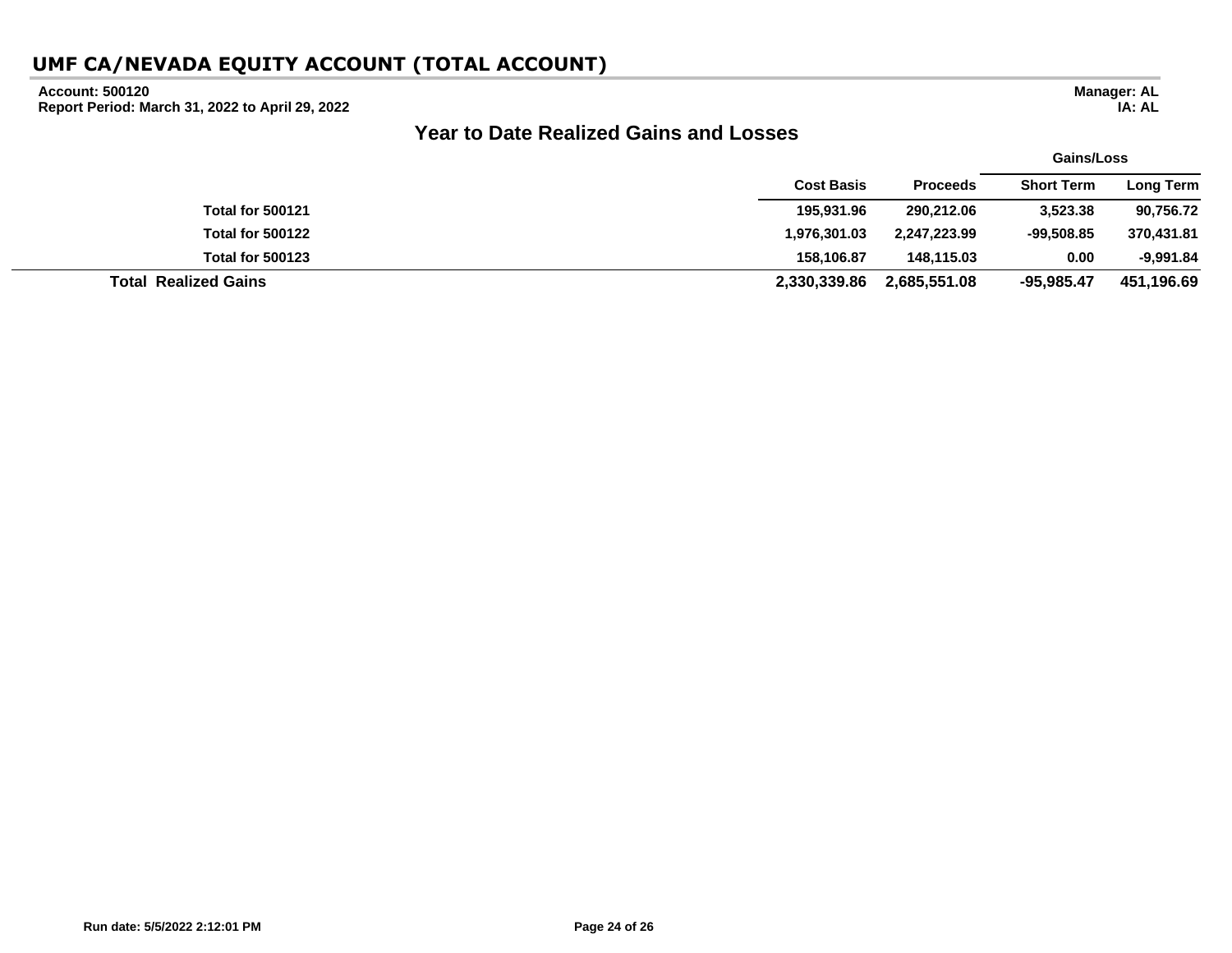#### **Account: 500120**

#### **Report Period: March 31, 2022 to April 29, 2022**

#### **Summary of Investment Returns Notes:**

1. Due to data availability, the Consumer Price Index (CPI) may reflect return for one month prior to report date.

2. As of 5/30/94, the Shearson Muni Index became the Lehman Muni Bond Index, which in 2009 became the Barclays Muni Bond Index. To more accurately reflect our change in management style as of 6/30/2013, we changed the index to the Barclays 1-15 Year Municipal Blend Index effective 12/31/2014 and restated the index returns to that back to 6/30/2013.

3. The Barclays Aggregate Bond Index was previously labeled the Bailard Global Bond Index. For the time period 1/1/2001 – 02/28/2006 the index consisted of 80% Merrill Lynch Corporate-Government Markets and 20% Citigroup World Government Bond Index, 100% hedged. Prior to 12/31/2000, the historical index used is the Merrill Lynch 7 – 10 Year Treasury Index.

4. As of 12/15/2000, we no longer consider international bonds a separate category. Past international bond performance is reflected in the Total Portfolio Return. Prior to 12/15/2000 the Global Bonds asset class consisted of only domestic bonds.

5. As of 6/1/2013, the Russell 2000 index is being used instead of the S&P Small Cap 600 Value Index, which was previously labeled the Bailard Small Value Index. Prior to 7/1/2004 the Wilshire Small Cap Value Index was used.

6. After 12/31/2014, the S&P North American Technology Index was used. Prior to that date, the NASDAQ 100 Index was used.

7. Effective September 2002, we are using the MSCI (Morgan Stanley Capital International) EAFE Index, which includes developed country stock markets in

Europe, Australasia and the Far East. We are also using the MSCI All-Country World ex-USA Index, which includes developed and emerging stock markets worldwide.

8. As of 12/31/2009, the NCREIF Fund Index – Open End Diversified Core Equity Index was added. Data for the Index is lagged by one quarter.

9. Reported returns on the Nationwide Bailard Class M mutual funds (formerly the HighMark mutual funds) and the Bailard REIT are reported net of fees, while the comparable indices are gross of fees.

10. As of 1/1/94, we no longer consider precious metals a separate asset category. Past precious metals performance is reflected in the Total Portfolio Return.

11. Index performance since inception will not correspond to the time period of asset class performance since inception if the account did not hold the asset class continuously since account inception.

12. From time to time, cash equivalents may include short-term fixed-income securities with maturities of up to 3 years that are considered cash equivalents for asset allocation purposes.

### **Last Four Quarter Account Summary Notes:**

1. The dollar weighted summary may not equal the time weighted performance return shown on the previous page. Per Investment Counsel Association of America Standards, the performance reported must be time weighted.

2. Total Return is a combination of income received and market appreciation. The Total Return shown above does not include any Real Estate Cash Flow or Return of Principal that may be applicable to the last four quarters.

3. In addition to cash transactions, the Net Additions/(Withdrawals) figure also contains any market value adjustments needed to properly reflect asset additions or withdrawals for performance calculations.

### **Holdings and Realized Gains and Losses Report**

1. The number of shares shown of each asset is rounded to the nearest whole share. The dollar value of the asset is based on the actual holding including fractional shares. 2. For IRS reporting purposes, use purchase date, cost and capital gain/loss information as shown by your account custodian or your personal records and not what is reflected on this report.